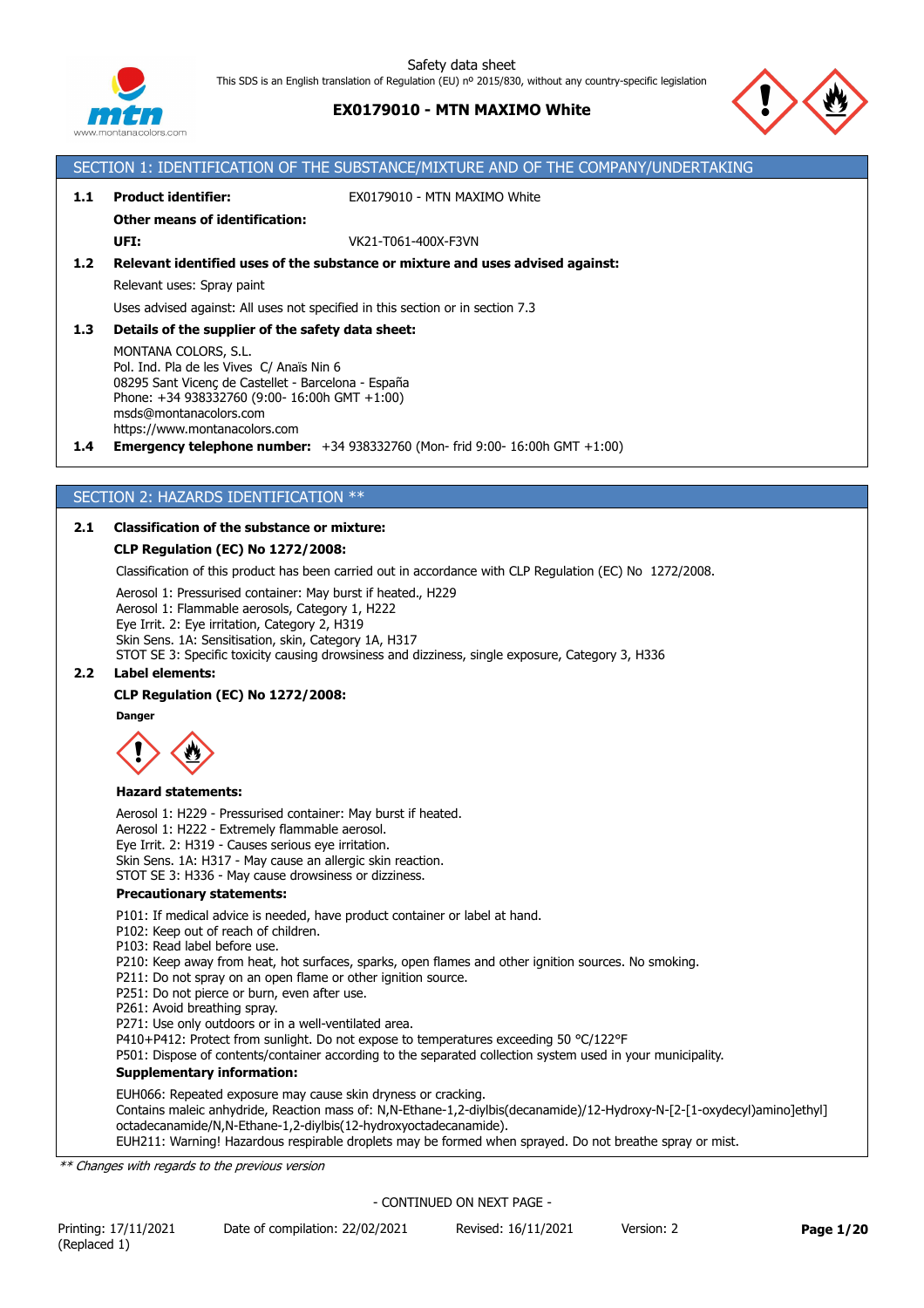



# SECTION 2: HAZARDS IDENTIFICATION \*\* (continued)

#### **Substances that contribute to the classification**

Ethyl acetate; N-butyl acetate; Cobalt bis(2-ethylhexanoate)

**UFI:** VK21-T061-400X-F3VN

# **2.3 Other hazards:**

Product fails to meet PBT/vPvB criteria

*\*\* Changes with regards to the previous version*

# SECTION 3: COMPOSITION/INFORMATION ON INGREDIENTS \*\*

#### **3.1 Substance:**

Non-applicable

### **3.2 Mixture:**

### **Chemical description:** Aerosol

#### **Components:**

In accordance with Annex II of Regulation (EC) No 1907/2006 (point 3), the product contains:

|               | Identification                                                                         | Chemical name/Classification            |                                                                                                                                                                                   |                        |                   |  |  |
|---------------|----------------------------------------------------------------------------------------|-----------------------------------------|-----------------------------------------------------------------------------------------------------------------------------------------------------------------------------------|------------------------|-------------------|--|--|
| CAS:          | 141-78-6                                                                               | Ethyl acetate <sup>(1)</sup>            |                                                                                                                                                                                   | ATP CLP00              |                   |  |  |
| EC:           | 205-500-4<br>Index: 607-022-00-5<br>REACH: 01-2119475103-46-<br><b>XXXX</b>            | Regulation 1272/2008                    | Eye Irrit. 2: H319; Flam. Lig. 2: H225; STOT SE 3: H336; EUH066 - Danger                                                                                                          | $\langle$ ')           | $20 - 30%$        |  |  |
| CAS:<br>EC:   | 123-86-4                                                                               | N-butyl acetate <sup>(1)</sup>          |                                                                                                                                                                                   | ATP CLP00              |                   |  |  |
|               | 204-658-1<br>Index: 607-025-00-1<br>REACH: 01-2119485493-29-<br><b>XXXX</b>            | Regulation 1272/2008                    | Flam. Liq. 3: H226; STOT SE 3: H336; EUH066 - Warning                                                                                                                             | $\diamondsuit$<br>◇    | $10 - 20%$        |  |  |
| CAS:          | 106-97-8                                                                               | Butane <sup>(2)</sup>                   |                                                                                                                                                                                   | ATP CLP00              |                   |  |  |
| EC:           | 203-448-7<br>Index: 601-004-00-0<br>REACH: 01-2119474691-32-<br><b>XXXX</b>            | Regulation 1272/2008                    | Flam. Gas 1A: H220; Press. Gas: H280 - Danger                                                                                                                                     | $\langle \rangle$<br>← | $5 - 10%$         |  |  |
| CAS:          | 74-98-6                                                                                | Propane <sup>(2)</sup>                  |                                                                                                                                                                                   | ATP CLP00              |                   |  |  |
| EC:           | 200-827-9<br>Index: 601-003-00-5<br>REACH: 01-2119486944-21-<br><b>XXXX</b>            | Regulation 1272/2008                    | Flam. Gas 1A: H220; Press. Gas: H280 - Danger                                                                                                                                     | $\diamondsuit$         | $5 - 10%$         |  |  |
| CAS:          | 75-28-5<br>200-857-2<br>Index: 601-004-00-0<br>REACH: 01-2119485395-27-<br><b>XXXX</b> | Isobutane <sup>(2)</sup><br>ATP CLP00   |                                                                                                                                                                                   |                        |                   |  |  |
| EC:           |                                                                                        | Regulation 1272/2008                    | Flam. Gas 1A: H220; Press. Gas: H280 - Danger                                                                                                                                     | $\diamondsuit$         | $2,5 - 5%$        |  |  |
| CAS:          | Non-applicable                                                                         |                                         | Reaction mass of ethylbenzene and m-xylene and p-xylene (1)                                                                                                                       | Self-classified        |                   |  |  |
| EC:<br>Index: | 905-562-9<br>Non-applicable<br>REACH: 01-2119555267-33-<br><b>XXXX</b>                 | Regulation 1272/2008                    | Acute Tox. 4: H312+H332; Asp. Tox. 1: H304; Eye Irrit. 2: H319; Flam. Liq. 3:<br>H226; Skin Irrit. 2: H315; STOT RE 2: H373; STOT SE 3: H335 - Danger                             | $\diamondsuit$         | $2,5 - 5%$        |  |  |
| CAS:          | 108-65-6<br>203-603-9                                                                  | 2-methoxy-1-methylethyl acetate(3)      |                                                                                                                                                                                   | Self-classified        |                   |  |  |
| EC:           | Index: 607-195-00-7<br>REACH: 01-2119475791-29-<br><b>XXXX</b>                         | Regulation 1272/2008                    | Flam. Lig. 3: H226; STOT SE 3: H336 - Warning                                                                                                                                     | $\diamondsuit$         | $0.3 - 1\%$       |  |  |
| CAS:          | 1330-20-7                                                                              | Xylene <sup>(3)</sup>                   |                                                                                                                                                                                   | Self-classified        |                   |  |  |
| EC:           | 215-535-7<br>Index: 601-022-00-9<br>REACH: 01-2119488216-32-<br><b>XXXX</b>            | Regulation 1272/2008                    | Acute Tox. 4: H312+H332; Aquatic Chronic 3: H412; Asp. Tox. 1: H304; Eye Irrit.<br>2: H319; Flam. Lig. 3: H226; Skin Irrit. 2: H315; STOT RE 2: H373; STOT SE 3:<br>H335 - Danger | $\langle \rangle$      | $0,05 - 0,3$<br>% |  |  |
| CAS:          | 22464-99-9                                                                             | 2-ethylhexanoic acid, zirconium salt(1) |                                                                                                                                                                                   | Self-classified        |                   |  |  |
| EC:           | 245-018-1<br>Index: Non-applicable<br>REACH: 01-2119979088-21-<br><b>XXXX</b>          | Regulation 1272/2008                    | Repr. 2: H361d - Warning                                                                                                                                                          | Œ                      | $0,05 - 0,3$<br>% |  |  |
|               |                                                                                        |                                         | <sup>(1)</sup> Substances presenting a health or environmental hazard which meet criteria laid down in Regulation (EU) No. 2015/830                                               |                        |                   |  |  |

(1) Substances presenting a health or environmental hazard which meet criteria laid down in Regulation (EU) No. 2015/830<br>(2) Voluntarily-listed substance failing to meet any of the criteria set out in Regulation (EU) No. 2

*\*\* Changes with regards to the previous version*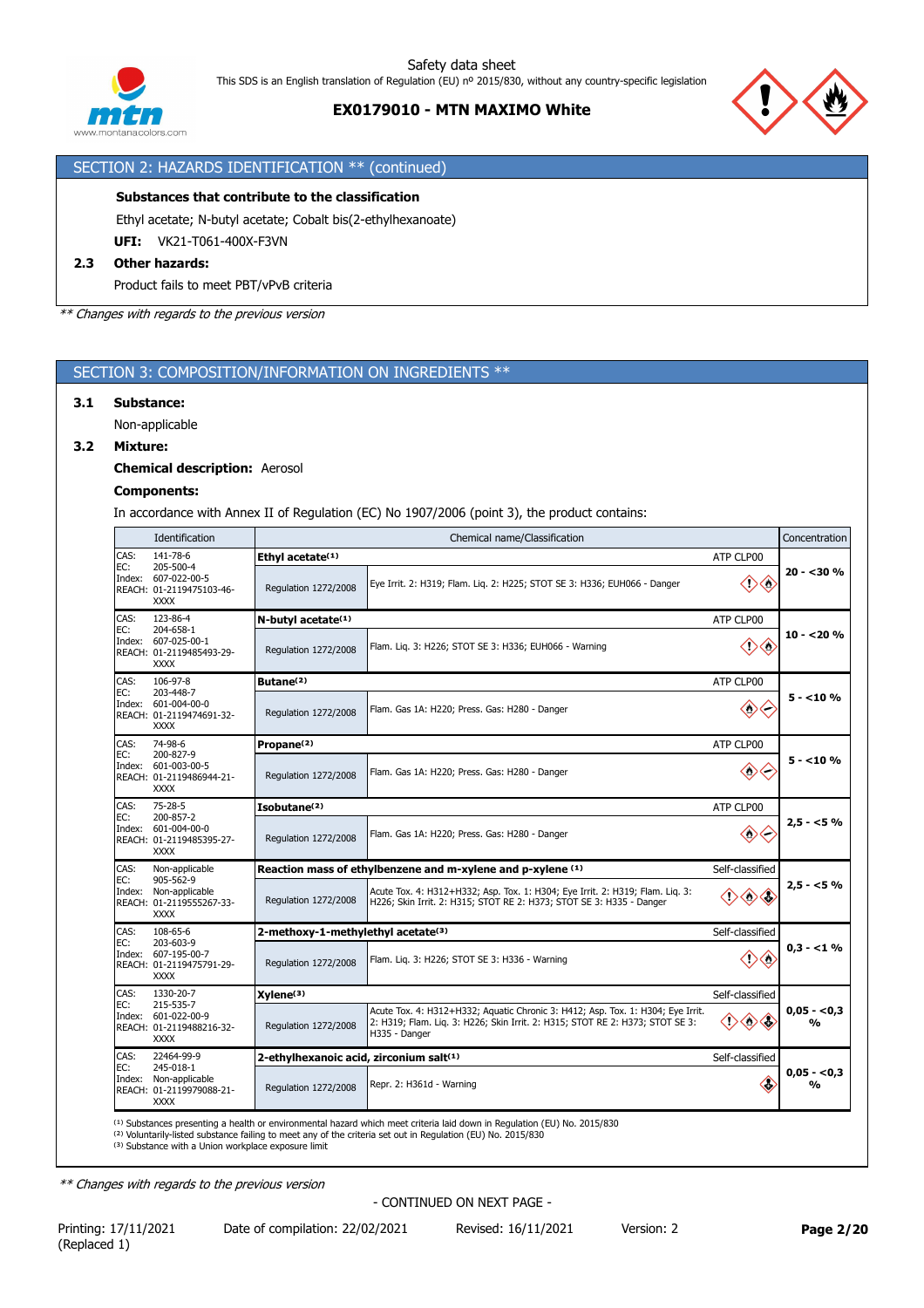

# **EX0179010 - MTN MAXIMO White**



# SECTION 3: COMPOSITION/INFORMATION ON INGREDIENTS \*\* (continued)

|                                                                              | Identification                                                |                                                                                                                                                                                      | Chemical name/Classification                                                                                                             |                 |                               |  |  |  |
|------------------------------------------------------------------------------|---------------------------------------------------------------|--------------------------------------------------------------------------------------------------------------------------------------------------------------------------------------|------------------------------------------------------------------------------------------------------------------------------------------|-----------------|-------------------------------|--|--|--|
| CAS:<br>EC:<br>Index:                                                        | Non-applicable<br>430-050-2<br>616-127-00-5                   | Reaction mass of: N,N-Ethane-1,2-diylbis(decanamide)/12-Hydroxy-N-[2-[1-<br>ATP CLP00<br>oxydecyl)amino]ethyl]octadecanamide/N,N-Ethane-1,2-diylbis(12-<br>hydroxyoctadecanamide)(1) |                                                                                                                                          |                 |                               |  |  |  |
| <b>REACH:</b>                                                                | 01-2120789217-43-<br><b>XXXX</b>                              | Regulation 1272/2008                                                                                                                                                                 | Aquatic Chronic 2: H411; Skin Sens. 1: H317 - Warning                                                                                    |                 | $0,05 - 0,3$<br>$\frac{0}{0}$ |  |  |  |
| CAS:                                                                         | 136-52-7                                                      | Cobalt bis(2-ethylhexanoate)(1)                                                                                                                                                      |                                                                                                                                          | Self-classified |                               |  |  |  |
| EC:<br>205-250-6<br>Index:<br>Non-applicable<br><b>REACH:</b><br><b>XXXX</b> | 01-2119524678-29-                                             | Regulation 1272/2008                                                                                                                                                                 | Aquatic Acute 1: H400; Aquatic Chronic 3: H412; Eye Irrit. 2: H319; Repr. 1B:<br>H360; Skin Sens. 1A: H317 - Danger                      |                 | $0,05 - 0,3$<br>%             |  |  |  |
| CAS:                                                                         | $100 - 41 - 4$                                                | Ethylbenzene <sup>(3)</sup><br>ATP ATP06                                                                                                                                             |                                                                                                                                          |                 |                               |  |  |  |
| EC:<br>Index:<br><b>REACH:</b>                                               | 202-849-4<br>601-023-00-4<br>01-2119489370-35-<br><b>XXXX</b> | Regulation 1272/2008                                                                                                                                                                 | Acute Tox. 4: H332; Asp. Tox. 1: H304; Flam. Lig. 2: H225; STOT RE 2: H373 -<br>Danger                                                   |                 | $0,05 - 0,3$<br>$\frac{0}{0}$ |  |  |  |
| CAS:<br>108-31-6                                                             |                                                               | maleic anhydride <sup>(1)</sup>                                                                                                                                                      |                                                                                                                                          | ATP ATP13       |                               |  |  |  |
| EC:<br>Index:<br><b>REACH:</b>                                               | 203-571-6<br>607-096-00-9<br>01-2119472428-31-<br><b>XXXX</b> | Regulation 1272/2008                                                                                                                                                                 | Acute Tox. 4: H302; Eye Dam. 1: H318; Resp. Sens. 1: H334; Skin Corr. 1B: H314;<br>Skin Sens. 1A: H317; STOT RE 1: H372; EUH071 - Danger | $\diamondsuit$  | $<$ 0,05 %                    |  |  |  |

<sup>(1)</sup> Substances presenting a health or environmental hazard which meet criteria laid down in Regulation (EU) No. 2015/830<br><sup>(2)</sup> Voluntarily-listed substance failing to meet any of the criteria set out in Regulation (EU) N

(3) Substance with a Union workplace exposure limit

To obtain more information on the hazards of the substances consult sections 11, 12 and 16.

*\*\* Changes with regards to the previous version*

### SECTION 4: FIRST AID MEASURES

#### **4.1 Description of first aid measures:**

The symptoms resulting from intoxication can appear after exposure, therefore, in case of doubt, seek medical attention for direct exposure to the chemical product or persistent discomfort, showing the SDS of this product.

#### **By inhalation:**

Remove the person affected from the area of exposure, provide with fresh air and keep at rest. In serious cases such as cardiorespiratory failure, artificial resuscitation techniques will be necessary (mouth to mouth resuscitation, cardiac massage, oxygen supply, etc.) requiring immediate medical assistance.

## **By skin contact:**

Remove contaminated clothing and footwear, rinse skin or shower the person affected if appropriate with plenty of cold water and neutral soap. In serious cases see a doctor. If the product causes burns or freezing, clothing should not be removed as this could worsen the injury caused if it is stuck to the skin. If blisters form on the skin, these should never be burst as this will increase the risk of infection.

### **By eye contact:**

Rinse eyes thoroughly with lukewarm water for at least 15 minutes. Do not allow the person affected to rub or close their eyes. If the injured person uses contact lenses, these should be removed unless they are stuck to the eyes, in which case this could cause further damage. In all cases, after cleaning, a doctor should be consulted as quickly as possible with the SDS of the product.

#### **By ingestion/aspiration:**

Do not induce vomiting, but if it does happen keep the head down to avoid aspiration. Keep the person affected at rest. Rinse out the mouth and throat, as they may have been affected during ingestion.

# **4.2 Most important symptoms and effects, both acute and delayed:**

Acute and delayed effects are indicated in sections 2 and 11.

#### **4.3 Indication of any immediate medical attention and special treatment needed:**

Non-applicable

# SECTION 5: FIREFIGHTING MEASURES

### **5.1 Extinguishing media:**

#### **Suitable extinguishing media:**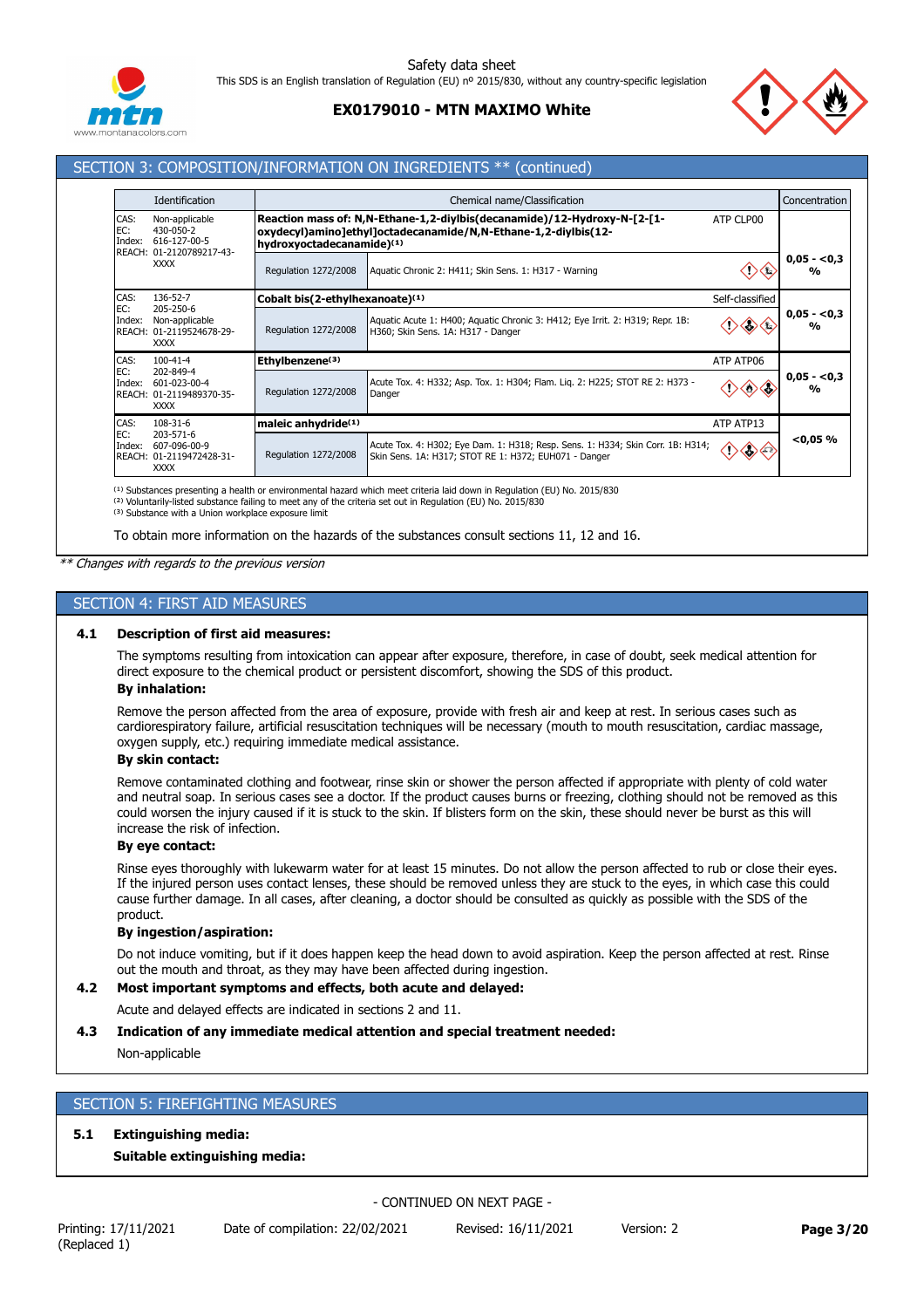**EX0179010 - MTN MAXIMO White**



# SECTION 5: FIREFIGHTING MEASURES (continued)

If possible use polyvalent powder fire extinguishers (ABC powder), alternatively use foam or carbon dioxide extinguishers (CO₂). **Unsuitable extinguishing media:**

IT IS RECOMMENDED NOT to use full jet water as an extinguishing agent.

#### **5.2 Special hazards arising from the substance or mixture:**

As a result of combustion or thermal decomposition reactive sub-products are created that can become highly toxic and, consequently, can present a serious health risk.

#### **5.3 Advice for firefighters:**

Depending on the magnitude of the fire it may be necessary to use full protective clothing and self-contained breathing apparatus (SCBA). Minimum emergency facilities and equipment should be available (fire blankets, portable first aid kit,...) in accordance with Directive 89/654/EC.

#### **Additional provisions:**

Act in accordance with the Internal Emergency Plan and the Information Sheets on actions to take after an accident or other emergencies. Eliminate all sources of ignition. In case of fire, cool the storage containers and tanks for products susceptible to combustion, explosion or BLEVE as a result of high temperatures. Avoid spillage of the products used to extinguish the fire into an aqueous medium.

### SECTION 6: ACCIDENTAL RELEASE MEASURES

#### **6.1 Personal precautions, protective equipment and emergency procedures:**

#### **For non-emergency personnel:**

Isolate leaks provided that there is no additional risk for the people performing this task. Evacuate the area and keep out those without protection. Personal protection equipment must be used against potential contact with the spilt product (See section 8). Above all prevent the formation of any vapour-air flammable mixtures, through either ventilation or the use of an inert medium. Destroy any source of ignition. Eliminate electrostatic charges by interconnecting all the conductive surfaces on which static electricity could form, and also ensuring that all surfaces are connected to the ground.

**For emergency responders:**

See section 8.

#### **6.2 Environmental precautions:**

Avoid spillage into the aquatic environment as it contains substances potentially dangerous for this. Contain the product absorbed in hermetically sealed containers. In the case of serious spillage into the aquatic environment notify the relevant authority.

#### **6.3 Methods and material for containment and cleaning up:**

It is recommended:

Absorb the spillage using sand or inert absorbent and move it to a safe place. Do not absorb in sawdust or other combustible absorbents. For any concern related to disposal consult section 13.

#### **6.4 Reference to other sections:**

See sections 8 and 13.

# SECTION 7: HANDLING AND STORAGE

#### **7.1 Precautions for safe handling:**

A.- Precautions for safe manipulation

Comply with the current legislation concerning the prevention of industrial risks. Keep containers hermetically sealed. Control spills and residues, destroying them with safe methods (section 6). Avoid leakages from the container. Maintain order and cleanliness where dangerous products are used.

B.- Technical recommendations for the prevention of fires and explosions

Avoid the evaporation of the product as it contains flammable substances, which could form flammable vapour/air mixtures in the presence of sources of ignition. Control sources of ignition (mobile phones, sparks,...) and transfer at slow speeds to avoid the creation of electrostatic charges. Consult section 10 for conditions and materials that should be avoided.

C.- Technical recommendations to prevent ergonomic and toxicological risks

Do not eat or drink during the process, washing hands afterwards with suitable cleaning products.

D.- Technical recommendations to prevent environmental risks

It is recommended to have absorbent material available at close proximity to the product (See subsection 6.3)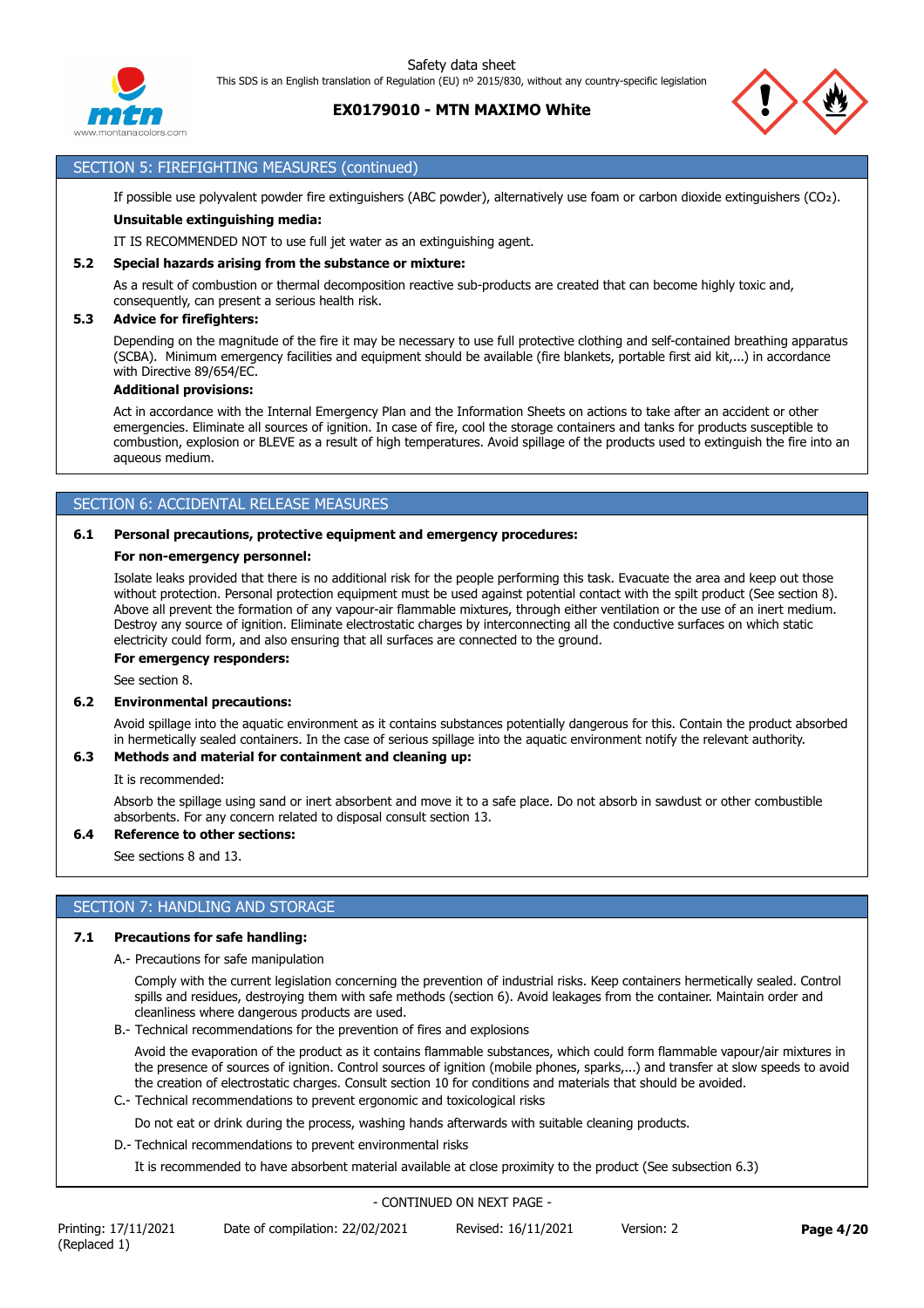



### SECTION 7: HANDLING AND STORAGE (continued)

### **7.2 Conditions for safe storage, including any incompatibilities:**

A.- Technical measures for storage

Minimum Temp.: 5 °C Maximum Temp.: 30 °C

Maximum time: 120 Months

#### B.- General conditions for storage

Avoid sources of heat, radiation, static electricity and contact with food. For additional information see subsection 10.5

#### **7.3 Specific end use(s):**

Except for the instructions already specified it is not necessary to provide any special recommendation regarding the uses of this product.

# SECTION 8: EXPOSURE CONTROLS/PERSONAL PROTECTION

#### **8.1 Control parameters:**

Substances whose occupational exposure limits have to be monitored in the workplace (European OEL, not country-specific legislation):

Directive (EU) 2000/39, Directive 2004/37/EC,Directive (EU) 2006/15, Directive (EU) 2009/161, Directive (EU) 2017/164, Directive (EU) 2019/1831:

|                                 | Identification      | Occupational exposure limits |           |                        |
|---------------------------------|---------------------|------------------------------|-----------|------------------------|
| N-butyl acetate                 |                     | IOELV (8h)                   | 50 ppm    | $241 \text{ mg/m}^3$   |
| CAS: 123-86-4                   | EC: 204-658-1       | <b>IOELV (STEL)</b>          | 150 ppm   | 723 mg/m $3$           |
| Ethylbenzene                    |                     | IOELV (8h)                   | $100$ ppm | 442 mg/m <sup>3</sup>  |
| CAS: 100-41-4                   | EC: 202-849-4       | <b>IOELV (STEL)</b>          | 200 ppm   | 884 mg/m <sup>3</sup>  |
| Xylene                          |                     | IOELV (8h)                   | 50 ppm    | 221 mg/m <sup>3</sup>  |
| CAS: 1330-20-7                  | EC: 215-535-7       | <b>IOELV (STEL)</b>          | $100$ ppm | 442 mg/m <sup>3</sup>  |
| 2-methoxy-1-methylethyl acetate |                     | IOELV (8h)                   | 50 ppm    | $275 \text{ mg/m}^3$   |
| CAS: 108-65-6                   | EC: $203 - 603 - 9$ | <b>IOELV (STEL)</b>          | $100$ ppm | 550 mg/m $3$           |
| Ethyl acetate                   |                     | IOELV (8h)                   | 200 ppm   | 734 mg/m $3$           |
| CAS: 141-78-6                   | EC: 205-500-4       | <b>IOELV (STEL)</b>          | 400 ppm   | 1468 mg/m <sup>3</sup> |

#### **DNEL (Workers):**

|                                                         |            |                        | Short exposure         |                         | Long exposure         |
|---------------------------------------------------------|------------|------------------------|------------------------|-------------------------|-----------------------|
| Identification                                          |            | Systemic               | Local                  | Systemic                | Local                 |
| Ethyl acetate                                           | Oral       | Non-applicable         | Non-applicable         | Non-applicable          | Non-applicable        |
| CAS: 141-78-6                                           | Dermal     | Non-applicable         | Non-applicable         | 63 mg/kg                | Non-applicable        |
| EC: 205-500-4                                           | Inhalation | 1468 mg/m <sup>3</sup> | 1468 mg/m <sup>3</sup> | 734 mg/m <sup>3</sup>   | 734 mg/m <sup>3</sup> |
| N-butyl acetate                                         | Oral       | Non-applicable         | Non-applicable         | Non-applicable          | Non-applicable        |
| CAS: 123-86-4                                           | Dermal     | $11 \text{ mg/kg}$     | Non-applicable         | $11 \text{ mg/kg}$      | Non-applicable        |
| EC: 204-658-1                                           | Inhalation | $600 \; \text{mg/m}^3$ | 600 mg/m $3$           | 300 mg/m $3$            | 300 mg/m $3$          |
| Reaction mass of ethylbenzene and m-xylene and p-xylene | Oral       | Non-applicable         | Non-applicable         | Non-applicable          | Non-applicable        |
| CAS: Non-applicable                                     | Dermal     | Non-applicable         | Non-applicable         | 212 mg/kg               | Non-applicable        |
| EC: 905-562-9                                           | Inhalation | 442 mg/m <sup>3</sup>  | 442 mg/m <sup>3</sup>  | $221 \,\mathrm{mg/m^3}$ | $221 \text{ mg/m}^3$  |
| 2-methoxy-1-methylethyl acetate                         | Oral       | Non-applicable         | Non-applicable         | Non-applicable          | Non-applicable        |
| CAS: 108-65-6                                           | Dermal     | Non-applicable         | Non-applicable         | 796 mg/kg               | Non-applicable        |
| EC: 203-603-9                                           | Inhalation | Non-applicable         | 550 mg/m $3$           | $275 \text{ mg/m}^3$    | Non-applicable        |
| Xylene                                                  | Oral       | Non-applicable         | Non-applicable         | Non-applicable          | Non-applicable        |
| CAS: 1330-20-7                                          | Dermal     | Non-applicable         | Non-applicable         | $212$ mg/kg             | Non-applicable        |
| EC: 215-535-7                                           | Inhalation | 442 mg/m <sup>3</sup>  | 442 mg/m <sup>3</sup>  | $221 \text{ mg/m}^3$    | $221 \text{ mg/m}^3$  |
| 2-ethylhexanoic acid, zirconium salt                    | Oral       | Non-applicable         | Non-applicable         | Non-applicable          | Non-applicable        |
| CAS: 22464-99-9                                         | Dermal     | Non-applicable         | Non-applicable         | $6,49$ mg/kg            | Non-applicable        |
| EC: 245-018-1                                           | Inhalation | Non-applicable         | Non-applicable         | 32,97 mg/m <sup>3</sup> | Non-applicable        |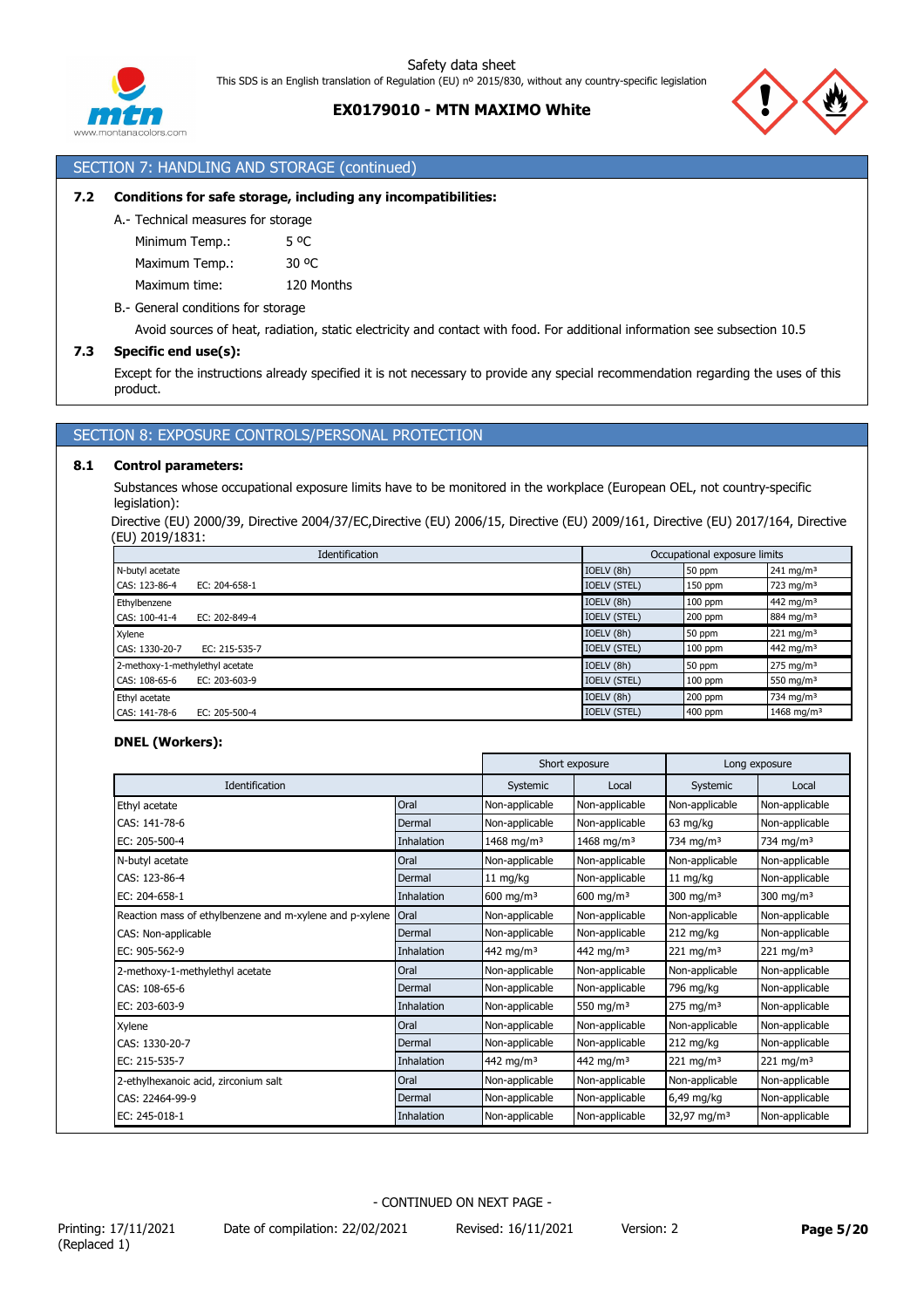



# SECTION 8: EXPOSURE CONTROLS/PERSONAL PROTECTION (continued)

|                                                                                                                                                                          |                   |                         | Short exposure       |                           | Long exposure              |
|--------------------------------------------------------------------------------------------------------------------------------------------------------------------------|-------------------|-------------------------|----------------------|---------------------------|----------------------------|
| Identification                                                                                                                                                           |                   | Systemic                | Local                | Systemic                  | Local                      |
| Reaction mass of: N,N-Ethane-1,2-diylbis(decanamide)/12-<br>Hydroxy-N-[2-[1-oxydecyl)amino]ethyl]<br>octadecanamide/N,N-Ethane-1,2-diylbis(12-<br>hydroxyoctadecanamide) | Oral              | Non-applicable          | Non-applicable       | Non-applicable            | Non-applicable             |
| CAS: Non-applicable                                                                                                                                                      | Dermal            | Non-applicable          | Non-applicable       | 5 mg/kg                   | Non-applicable             |
| EC: 430-050-2                                                                                                                                                            | Inhalation        | Non-applicable          | Non-applicable       | 17,62 mg/m <sup>3</sup>   | Non-applicable             |
| Cobalt bis(2-ethylhexanoate)                                                                                                                                             | Oral              | Non-applicable          | Non-applicable       | Non-applicable            | Non-applicable             |
| CAS: 136-52-7                                                                                                                                                            | Dermal            | Non-applicable          | Non-applicable       | Non-applicable            | Non-applicable             |
| EC: 205-250-6                                                                                                                                                            | Inhalation        | Non-applicable          | Non-applicable       | Non-applicable            | $0,2351$ mg/m <sup>3</sup> |
| Ethylbenzene                                                                                                                                                             | Oral              | Non-applicable          | Non-applicable       | Non-applicable            | Non-applicable             |
| CAS: 100-41-4                                                                                                                                                            | Dermal            | Non-applicable          | Non-applicable       | $180 \text{ mg/kg}$       | Non-applicable             |
| EC: 202-849-4                                                                                                                                                            | <b>Inhalation</b> | Non-applicable          | 293 mg/m $3$         | 77 mg/m $3$               | Non-applicable             |
| maleic anhydride                                                                                                                                                         | Oral              | Non-applicable          | Non-applicable       | Non-applicable            | Non-applicable             |
| CAS: 108-31-6                                                                                                                                                            | Dermal            | Non-applicable          | Non-applicable       | Non-applicable            | Non-applicable             |
| EC: 203-571-6                                                                                                                                                            | Inhalation        | $0,2$ mg/m <sup>3</sup> | $0.2 \text{ mg/m}^3$ | $0.081$ mg/m <sup>3</sup> | $0.081$ mg/m <sup>3</sup>  |

### **DNEL (General population):**

|                                                                                                                                                                          |            | Short exposure          |                         | Long exposure            |                        |
|--------------------------------------------------------------------------------------------------------------------------------------------------------------------------|------------|-------------------------|-------------------------|--------------------------|------------------------|
| Identification                                                                                                                                                           |            | Systemic                | Local                   | Systemic                 | Local                  |
| Ethyl acetate                                                                                                                                                            | Oral       | Non-applicable          | Non-applicable          | 4,5 mg/kg                | Non-applicable         |
| CAS: 141-78-6                                                                                                                                                            | Dermal     | Non-applicable          | Non-applicable          | 37 mg/kg                 | Non-applicable         |
| EC: 205-500-4                                                                                                                                                            | Inhalation | 734 mg/m <sup>3</sup>   | 734 mg/m <sup>3</sup>   | 367 mg/m <sup>3</sup>    | 367 mg/m <sup>3</sup>  |
| N-butyl acetate                                                                                                                                                          | Oral       | 2 mg/kg                 | Non-applicable          | 2 mg/kg                  | Non-applicable         |
| CAS: 123-86-4                                                                                                                                                            | Dermal     | 6 mg/kg                 | Non-applicable          | 6 mg/kg                  | Non-applicable         |
| EC: 204-658-1                                                                                                                                                            | Inhalation | $300 \text{ ma/m}^3$    | $300 \text{ ma/m}^3$    | 35,7 mg/m <sup>3</sup>   | 35,7 mg/m <sup>3</sup> |
| Reaction mass of ethylbenzene and m-xylene and p-xylene                                                                                                                  | Oral       | Non-applicable          | Non-applicable          | 12,5 mg/kg               | Non-applicable         |
| CAS: Non-applicable                                                                                                                                                      | Dermal     | Non-applicable          | Non-applicable          | $125$ mg/kg              | Non-applicable         |
| EC: 905-562-9                                                                                                                                                            | Inhalation | $260$ mg/m <sup>3</sup> | $260$ mg/m <sup>3</sup> | 65,3 mg/m <sup>3</sup>   | 65,3 mg/m <sup>3</sup> |
| 2-methoxy-1-methylethyl acetate                                                                                                                                          | Oral       | Non-applicable          | Non-applicable          | 36 mg/kg                 | Non-applicable         |
| CAS: 108-65-6                                                                                                                                                            | Dermal     | Non-applicable          | Non-applicable          | 320 mg/kg                | Non-applicable         |
| EC: 203-603-9                                                                                                                                                            | Inhalation | Non-applicable          | Non-applicable          | 33 mg/m $3$              | 33 mg/m $3$            |
| Xylene                                                                                                                                                                   | Oral       | Non-applicable          | Non-applicable          | 12,5 mg/kg               | Non-applicable         |
| CAS: 1330-20-7                                                                                                                                                           | Dermal     | Non-applicable          | Non-applicable          | 125 mg/kg                | Non-applicable         |
| EC: 215-535-7                                                                                                                                                            | Inhalation | $260$ mg/m <sup>3</sup> | $260$ mg/m <sup>3</sup> | 65,3 mg/m <sup>3</sup>   | 65,3 mg/m <sup>3</sup> |
| 2-ethylhexanoic acid, zirconium salt                                                                                                                                     | Oral       | Non-applicable          | Non-applicable          | 4,51 mg/kg               | Non-applicable         |
| CAS: 22464-99-9                                                                                                                                                          | Dermal     | Non-applicable          | Non-applicable          | 3,25 mg/kg               | Non-applicable         |
| EC: 245-018-1                                                                                                                                                            | Inhalation | Non-applicable          | Non-applicable          | $8,13$ mg/m <sup>3</sup> | Non-applicable         |
| Reaction mass of: N,N-Ethane-1,2-diylbis(decanamide)/12-<br>Hydroxy-N-[2-[1-oxydecyl)amino]ethyl]<br>octadecanamide/N,N-Ethane-1,2-diylbis(12-<br>hydroxyoctadecanamide) | Oral       | Non-applicable          | Non-applicable          | $2,5$ mg/kg              | Non-applicable         |
| CAS: Non-applicable                                                                                                                                                      | Dermal     | Non-applicable          | Non-applicable          | Non-applicable           | Non-applicable         |
| EC: 430-050-2                                                                                                                                                            | Inhalation | Non-applicable          | Non-applicable          | Non-applicable           | Non-applicable         |
| Cobalt bis(2-ethylhexanoate)                                                                                                                                             | Oral       | Non-applicable          | Non-applicable          | 0,175 mg/kg              | Non-applicable         |
| CAS: 136-52-7                                                                                                                                                            | Dermal     | Non-applicable          | Non-applicable          | Non-applicable           | Non-applicable         |
| EC: 205-250-6                                                                                                                                                            | Inhalation | Non-applicable          | Non-applicable          | Non-applicable           | $0,037 \text{ mg/m}^3$ |
| Ethylbenzene                                                                                                                                                             | Oral       | Non-applicable          | Non-applicable          | $1,6$ mg/kg              | Non-applicable         |
| CAS: 100-41-4                                                                                                                                                            | Dermal     | Non-applicable          | Non-applicable          | Non-applicable           | Non-applicable         |
| EC: 202-849-4                                                                                                                                                            | Inhalation | Non-applicable          | Non-applicable          | $15 \text{ mg/m}^3$      | Non-applicable         |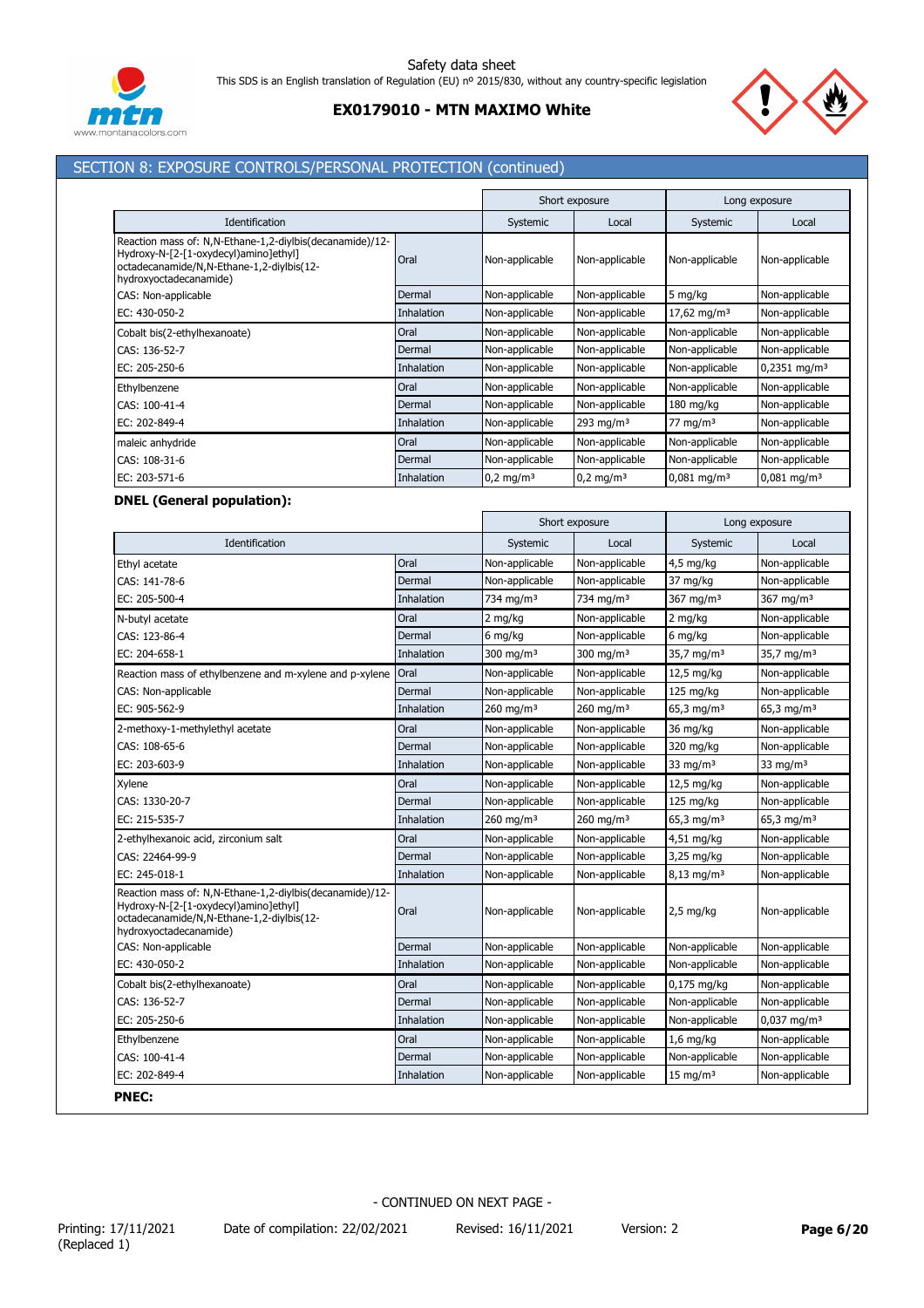

# SECTION 8: EXPOSURE CONTROLS/PERSONAL PROTECTION (continued)

| Identification                                                                                                                                                           |              |                |                         |                   |
|--------------------------------------------------------------------------------------------------------------------------------------------------------------------------|--------------|----------------|-------------------------|-------------------|
| Ethyl acetate                                                                                                                                                            | <b>STP</b>   | 650 mg/L       | Fresh water             | $0,24$ mg/L       |
| CAS: 141-78-6                                                                                                                                                            | Soil         | $0.148$ mg/kg  | Marine water            | 0,024 mg/L        |
| EC: 205-500-4                                                                                                                                                            | Intermittent | 1,65 mg/L      | Sediment (Fresh water)  | $1,15$ mg/kg      |
|                                                                                                                                                                          | Oral         | $0,2$ g/kg     | Sediment (Marine water) | $0,115$ mg/kg     |
| N-butyl acetate                                                                                                                                                          | <b>STP</b>   | 35,6 mg/L      | Fresh water             | $0,18$ mg/L       |
| CAS: 123-86-4                                                                                                                                                            | Soil         | $0,09$ mg/kg   | Marine water            | $0,018$ mg/L      |
| EC: 204-658-1                                                                                                                                                            | Intermittent | $0,36$ mg/L    | Sediment (Fresh water)  | 0,981 mg/kg       |
|                                                                                                                                                                          | Oral         | Non-applicable | Sediment (Marine water) | 0,098 mg/kg       |
| Reaction mass of ethylbenzene and m-xylene and p-xylene                                                                                                                  | <b>STP</b>   | 6,58 mg/L      | Fresh water             | 0,327 mg/L        |
| CAS: Non-applicable                                                                                                                                                      | Soil         | $2,31$ mg/kg   | Marine water            | 0,327 mg/L        |
| EC: 905-562-9                                                                                                                                                            | Intermittent | 0,327 mg/L     | Sediment (Fresh water)  | 12,46 mg/kg       |
|                                                                                                                                                                          | Oral         | Non-applicable | Sediment (Marine water) | 12,46 mg/kg       |
| 2-methoxy-1-methylethyl acetate                                                                                                                                          | <b>STP</b>   | 100 mg/L       | Fresh water             | 0,635 mg/L        |
| CAS: 108-65-6                                                                                                                                                            | Soil         | $0,29$ mg/kg   | Marine water            | 0,064 mg/L        |
| EC: 203-603-9                                                                                                                                                            | Intermittent | 6,35 mg/L      | Sediment (Fresh water)  | 3,29 mg/kg        |
|                                                                                                                                                                          | Oral         | Non-applicable | Sediment (Marine water) | 0,329 mg/kg       |
| Xylene                                                                                                                                                                   | <b>STP</b>   | 6,58 mg/L      | Fresh water             | 0,327 mg/L        |
| CAS: 1330-20-7                                                                                                                                                           | Soil         | $2,31$ mg/kg   | Marine water            | $0,327$ mg/L      |
| EC: 215-535-7                                                                                                                                                            | Intermittent | 0,327 mg/L     | Sediment (Fresh water)  | 12,46 mg/kg       |
|                                                                                                                                                                          | Oral         | Non-applicable | Sediment (Marine water) | 12,46 mg/kg       |
| Reaction mass of: N,N-Ethane-1,2-diylbis(decanamide)/12-<br>Hydroxy-N-[2-[1-oxydecyl)amino]ethyl]<br>octadecanamide/N,N-Ethane-1,2-diylbis(12-<br>hydroxyoctadecanamide) | <b>STP</b>   | 100 mg/L       | Fresh water             | 0,000058 mg/L     |
| CAS: Non-applicable                                                                                                                                                      | Soil         | 1 mg/kg        | Marine water            | 0,000006 mg/L     |
| EC: 430-050-2                                                                                                                                                            | Intermittent | 0,000054 mg/L  | Sediment (Fresh water)  | $1 \text{ mg/kg}$ |
|                                                                                                                                                                          | Oral         | $0,0333$ g/kg  | Sediment (Marine water) | $0,1$ mg/kg       |
| Cobalt bis(2-ethylhexanoate)                                                                                                                                             | <b>STP</b>   | 0,37 mg/L      | Fresh water             | 0,00062 mg/L      |
| CAS: 136-52-7                                                                                                                                                            | Soil         | 10,9 mg/kg     | Marine water            | 0,00236 mg/L      |
| EC: 205-250-6                                                                                                                                                            | Intermittent | Non-applicable | Sediment (Fresh water)  | 53,8 mg/kg        |
|                                                                                                                                                                          | Oral         | Non-applicable | Sediment (Marine water) | 69,8 mg/kg        |
| Ethylbenzene                                                                                                                                                             | <b>STP</b>   | 9,6 mg/L       | Fresh water             | $0,1$ mg/L        |
| CAS: 100-41-4                                                                                                                                                            | Soil         | 2,68 mg/kg     | Marine water            | $0,01$ mg/L       |
| EC: 202-849-4                                                                                                                                                            | Intermittent | $0,1$ mg/L     | Sediment (Fresh water)  | 13,7 mg/kg        |
|                                                                                                                                                                          | Oral         | $0,02$ g/kg    | Sediment (Marine water) | 1,37 mg/kg        |
| maleic anhydride                                                                                                                                                         | <b>STP</b>   | 44,6 mg/L      | Fresh water             | 0,038 mg/L        |
| CAS: 108-31-6                                                                                                                                                            | Soil         | 0,037 mg/kg    | Marine water            | 0,004 mg/L        |
| EC: 203-571-6                                                                                                                                                            | Intermittent | 0,379 mg/L     | Sediment (Fresh water)  | $0,296$ mg/kg     |
|                                                                                                                                                                          | Oral         | Non-applicable | Sediment (Marine water) | $0.03$ mg/kg      |

# **8.2 Exposure controls:**

A.- Individual protection measures, such as personal protective equipment

As a preventative measure it is recommended to use basic Personal Protective Equipment, with the corresponding <<CE marking>> in accordance with Regulation (EU) 2016/425. For more information on Personal Protective Equipment (storage, use, cleaning, maintenance, class of protection,...) consult the information leaflet provided by the manufacturer. For more information see subsection 7.1. All information contained herein is a recommendation which needs some specification from the labour risk prevention services as it is not known whether the company has additional measures at its disposal.

#### B.- Respiratory protection

| Pictogram                                                   | <b>PPE</b>                                      | Labelling      | <b>CEN Standard</b>                                           | Remarks                                                                                                                       |
|-------------------------------------------------------------|-------------------------------------------------|----------------|---------------------------------------------------------------|-------------------------------------------------------------------------------------------------------------------------------|
| <b>READ</b><br>Mandatory<br>respiratory tract<br>protection | Filter mask for gases,<br>vapours and particles | <b>CAT III</b> | EN 149:2001+A1:2009<br>EN 405:2002+A1:2010<br>EN ISO 136:1998 | Replace when an increase in resistence to<br>breathing is observed and/or a smell or taste of the<br>contaminant is detected. |
| C.- Specific protection for the hands                       |                                                 |                |                                                               |                                                                                                                               |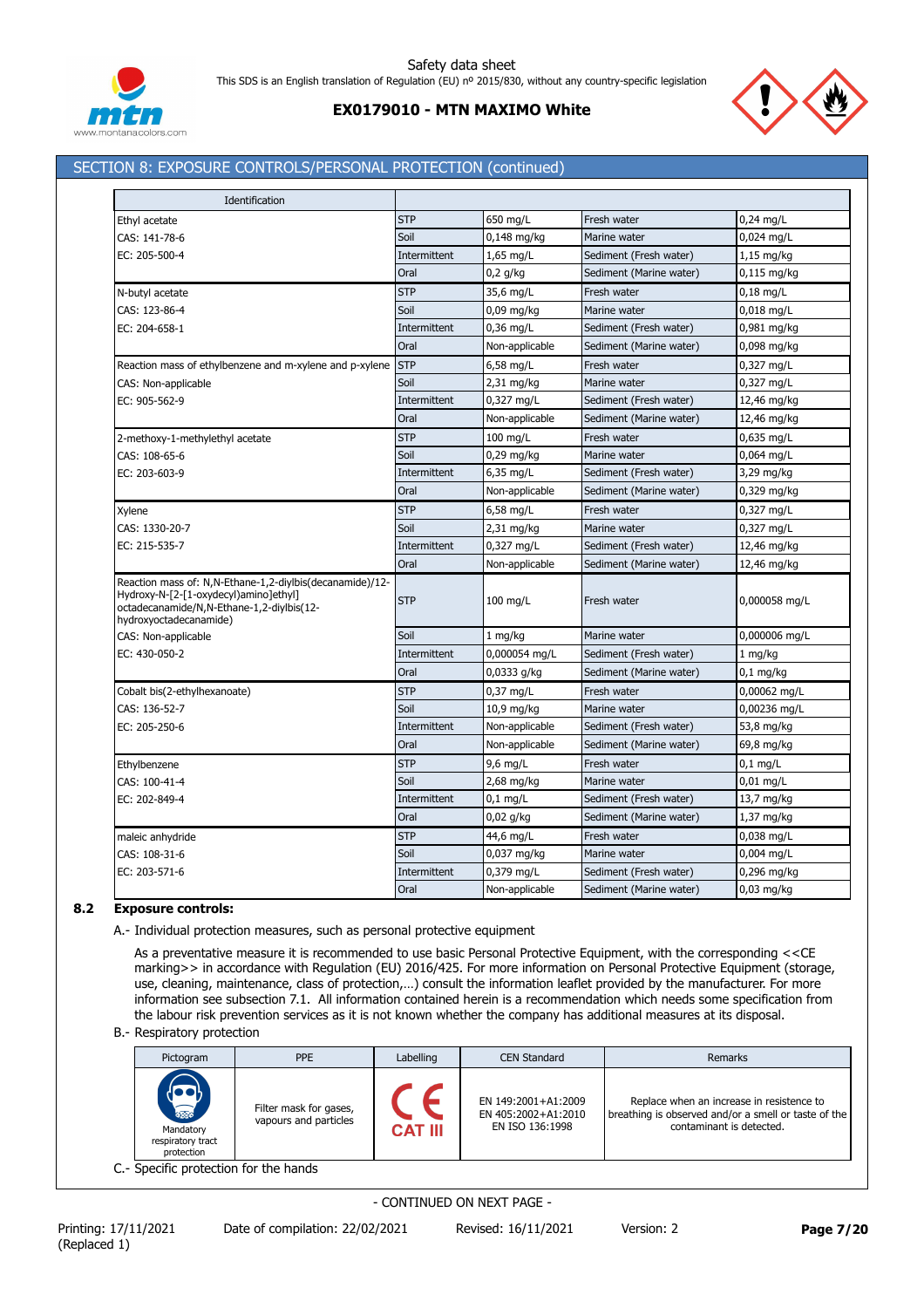

# **EX0179010 - MTN MAXIMO White**

SECTION 8: EXPOSURE CONTROLS/PERSONAL PROTECTION (continued)



| Pictogram                                                                                                                             | PPE                                                                                                                                           |             | Labelling                                       | <b>CEN Standard</b>                                                                                                                                   | Remarks                                                                                                                         |
|---------------------------------------------------------------------------------------------------------------------------------------|-----------------------------------------------------------------------------------------------------------------------------------------------|-------------|-------------------------------------------------|-------------------------------------------------------------------------------------------------------------------------------------------------------|---------------------------------------------------------------------------------------------------------------------------------|
| Mandatory hand<br>protection                                                                                                          | Chemical protective gloves<br>(Material: Linear low-density<br>polyethylene (LLDPE),<br>Breakthrough time: > 480<br>min, Thickness: 0.062 mm) |             |                                                 | EN 420:2004+A1:2010                                                                                                                                   | Replace the gloves at any sign of deterioration.                                                                                |
| D. Ocular and facial protection                                                                                                       | total reliability and has therefore to be checked prior to the application.                                                                   |             |                                                 |                                                                                                                                                       | As the product is a mixture of several substances, the resistance of the glove material can not be calculated in advance with   |
| Pictogram                                                                                                                             | PPE                                                                                                                                           |             | Labelling                                       | <b>CEN Standard</b>                                                                                                                                   | Remarks                                                                                                                         |
| Mandatory face<br>protection                                                                                                          | Face shield                                                                                                                                   |             |                                                 | EN 166:2002<br>EN 167:2002<br>EN 168:2002<br>EN ISO 4007:2018                                                                                         | Clean daily and disinfect periodically according to<br>the manufacturer's instructions. Use if there is a<br>risk of splashing. |
| E.- Body protection                                                                                                                   |                                                                                                                                               |             |                                                 |                                                                                                                                                       |                                                                                                                                 |
| Pictogram                                                                                                                             | PPE                                                                                                                                           |             | Labelling                                       | <b>CEN Standard</b>                                                                                                                                   | Remarks                                                                                                                         |
| Mandatory complete<br>body protection                                                                                                 | Disposable clothing for<br>protection against chemical<br>risks, with antistatic and<br>fireproof properties                                  |             | CAT III                                         | EN 1149-1,2,3<br>EN 13034:2005+A1:2009<br>EN ISO 13982-<br>1:2004/A1:2010<br>EN ISO 6529:2013<br>EN ISO 6530:2005<br>EN ISO 13688:2013<br>EN 464:1994 | For professional use only. Clean periodically<br>according to the manufacturer's instructions.                                  |
| Mandatory foot<br>protection                                                                                                          | Safety footwear for<br>protection against chemical<br>risk, with antistatic and heat<br>resistant properties                                  |             |                                                 | EN ISO 13287:2013<br>EN ISO 20345:2011<br>EN 13832-1:2019                                                                                             | Replace boots at any sign of deterioration.                                                                                     |
| F. Additional emergency measures                                                                                                      |                                                                                                                                               |             |                                                 |                                                                                                                                                       |                                                                                                                                 |
| Emergency measure                                                                                                                     |                                                                                                                                               |             | <b>Standards</b>                                | Emergency measure                                                                                                                                     | <b>Standards</b>                                                                                                                |
| Emergency shower                                                                                                                      |                                                                                                                                               |             | ANSI Z358-1<br>ISO 3864-1:2011, ISO 3864-4:2011 | O<br>Eyewash stations                                                                                                                                 | DIN 12 899<br>ISO 3864-1:2011, ISO 3864-4:2011                                                                                  |
| <b>Environmental exposure controls:</b>                                                                                               |                                                                                                                                               |             |                                                 |                                                                                                                                                       | In accordance with the community legislation for the protection of the environment it is recommended to avoid environmental     |
| spillage of both the product and its container. For additional information see subsection 7.1.D<br><b>Volatile organic compounds:</b> |                                                                                                                                               |             |                                                 |                                                                                                                                                       |                                                                                                                                 |
| With regard to Directive 2010/75/EU, this product has the following characteristics:                                                  |                                                                                                                                               |             |                                                 |                                                                                                                                                       |                                                                                                                                 |
| V.O.C. (Supply):                                                                                                                      |                                                                                                                                               |             | 62,21 % weight                                  |                                                                                                                                                       |                                                                                                                                 |
| V.O.C. density at 20 $^{\circ}$ C:                                                                                                    |                                                                                                                                               |             | 572,98 kg/m <sup>3</sup> (572,98 g/L)           |                                                                                                                                                       |                                                                                                                                 |
| Average carbon number:                                                                                                                |                                                                                                                                               | 5,12        |                                                 |                                                                                                                                                       |                                                                                                                                 |
| Average molecular weight:                                                                                                             |                                                                                                                                               | 99,97 g/mol |                                                 |                                                                                                                                                       |                                                                                                                                 |

# SECTION 9: PHYSICAL AND CHEMICAL PROPERTIES

# **9.1 Information on basic physical and chemical properties:** For complete information see the product datasheet. **Appearance:** Physical state at 20 °C: Aerosol Appearance: Not available \*Not relevant due to the nature of the product, not providing information property of its hazards.

- CONTINUED ON NEXT PAGE -

(Replaced 1)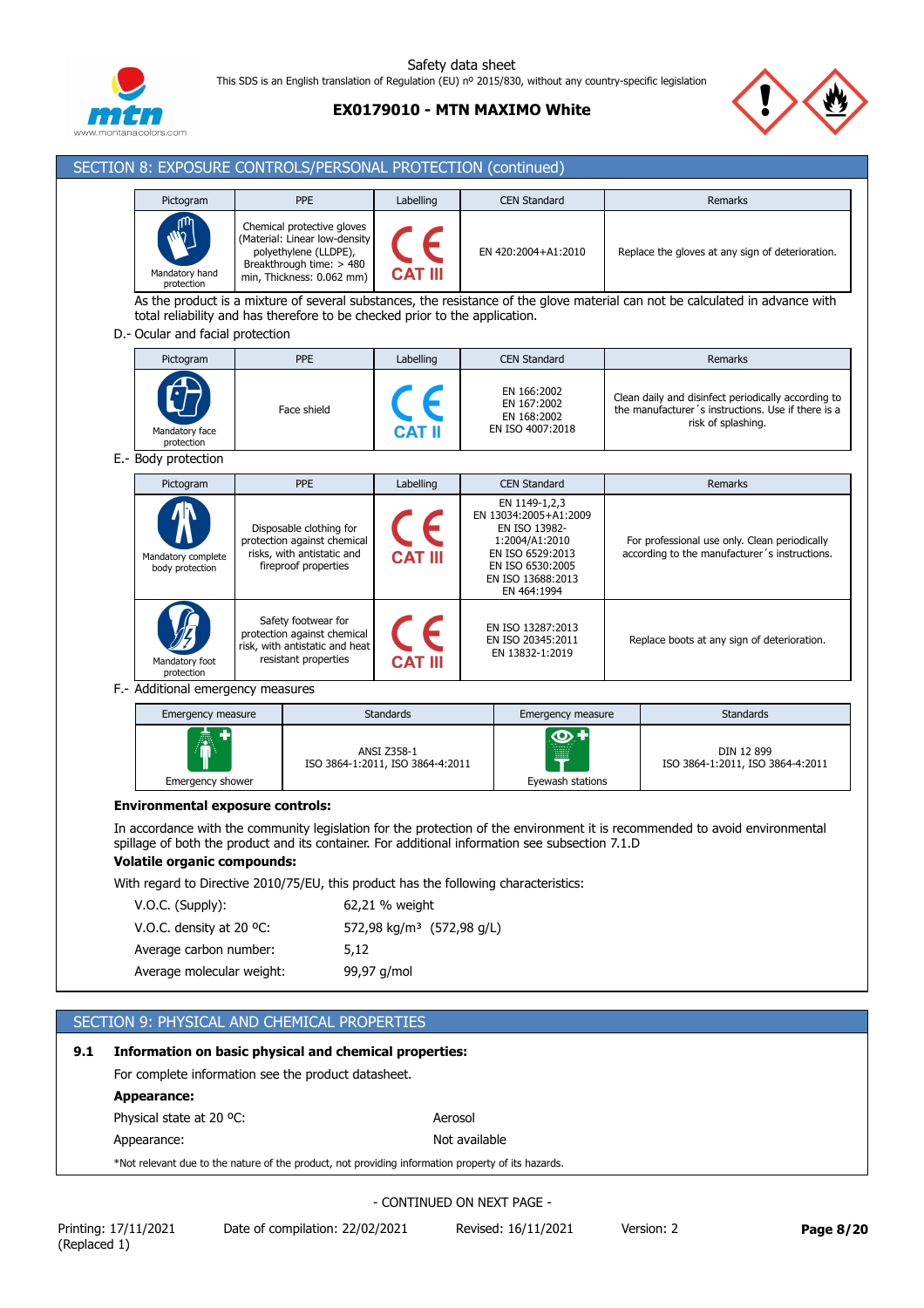



|     | SECTION 9: PHYSICAL AND CHEMICAL PROPERTIES (continued)                                            |                       |
|-----|----------------------------------------------------------------------------------------------------|-----------------------|
|     | Colour:                                                                                            | White                 |
|     | Odour:                                                                                             | Not available         |
|     | Odour threshold:                                                                                   | Non-applicable *      |
|     | <b>Volatility:</b>                                                                                 |                       |
|     | Boiling point at atmospheric pressure:                                                             | -1 °C (Propellant)    |
|     | Vapour pressure at 20 °C:                                                                          | Non-applicable *      |
|     | Vapour pressure at 50 °C:                                                                          | <300000 Pa (300 kPa)  |
|     | Evaporation rate at 20 °C:                                                                         | Non-applicable *      |
|     | <b>Product description:</b>                                                                        |                       |
|     | Density at 20 °C:                                                                                  | 921 kg/m <sup>3</sup> |
|     | Relative density at 20 °C:                                                                         | 0,921                 |
|     | Dynamic viscosity at 20 °C:                                                                        | Non-applicable *      |
|     | Kinematic viscosity at 20 °C:                                                                      | Non-applicable *      |
|     | Kinematic viscosity at 40 °C:                                                                      | Non-applicable *      |
|     | Concentration:                                                                                     | Non-applicable *      |
|     | pH:                                                                                                | Non-applicable *      |
|     | Vapour density at 20 °C:                                                                           | Non-applicable *      |
|     | Partition coefficient n-octanol/water 20 °C:                                                       | Non-applicable *      |
|     | Solubility in water at 20 °C:                                                                      | Non-applicable *      |
|     | Solubility properties:                                                                             | Non-applicable *      |
|     | Decomposition temperature:                                                                         | Non-applicable *      |
|     | Melting point/freezing point:                                                                      | Non-applicable *      |
|     | Recipient pressure:                                                                                | Non-applicable *      |
|     | <b>Flammability:</b>                                                                               |                       |
|     | Flash Point:                                                                                       | Non-applicable        |
|     | Flammability (solid, gas):                                                                         | Non-applicable *      |
|     | Autoignition temperature:                                                                          | 365 °C (Propellant)   |
|     | Lower flammability limit:                                                                          | Non-applicable *      |
|     | Upper flammability limit:                                                                          | Non-applicable *      |
|     | <b>Particle characteristics:</b>                                                                   |                       |
|     | Median equivalent diameter:                                                                        | Non-applicable        |
| 9.2 | <b>Other information:</b>                                                                          |                       |
|     | Information with regard to physical hazard classes:                                                |                       |
|     | Explosive properties:                                                                              | Non-applicable *      |
|     | Oxidising properties:                                                                              | Non-applicable *      |
|     | Corrosive to metals:                                                                               | Non-applicable *      |
|     | Heat of combustion:                                                                                | Non-applicable *      |
|     | Aerosols-total percentage (by mass) of flammable<br>components:                                    | Non-applicable *      |
|     | <b>Other safety characteristics:</b>                                                               |                       |
|     | Surface tension at 20 °C:                                                                          | Non-applicable *      |
|     | Refraction index:                                                                                  | Non-applicable *      |
|     | *Not relevant due to the nature of the product, not providing information property of its hazards. |                       |

# SECTION 10: STABILITY AND REACTIVITY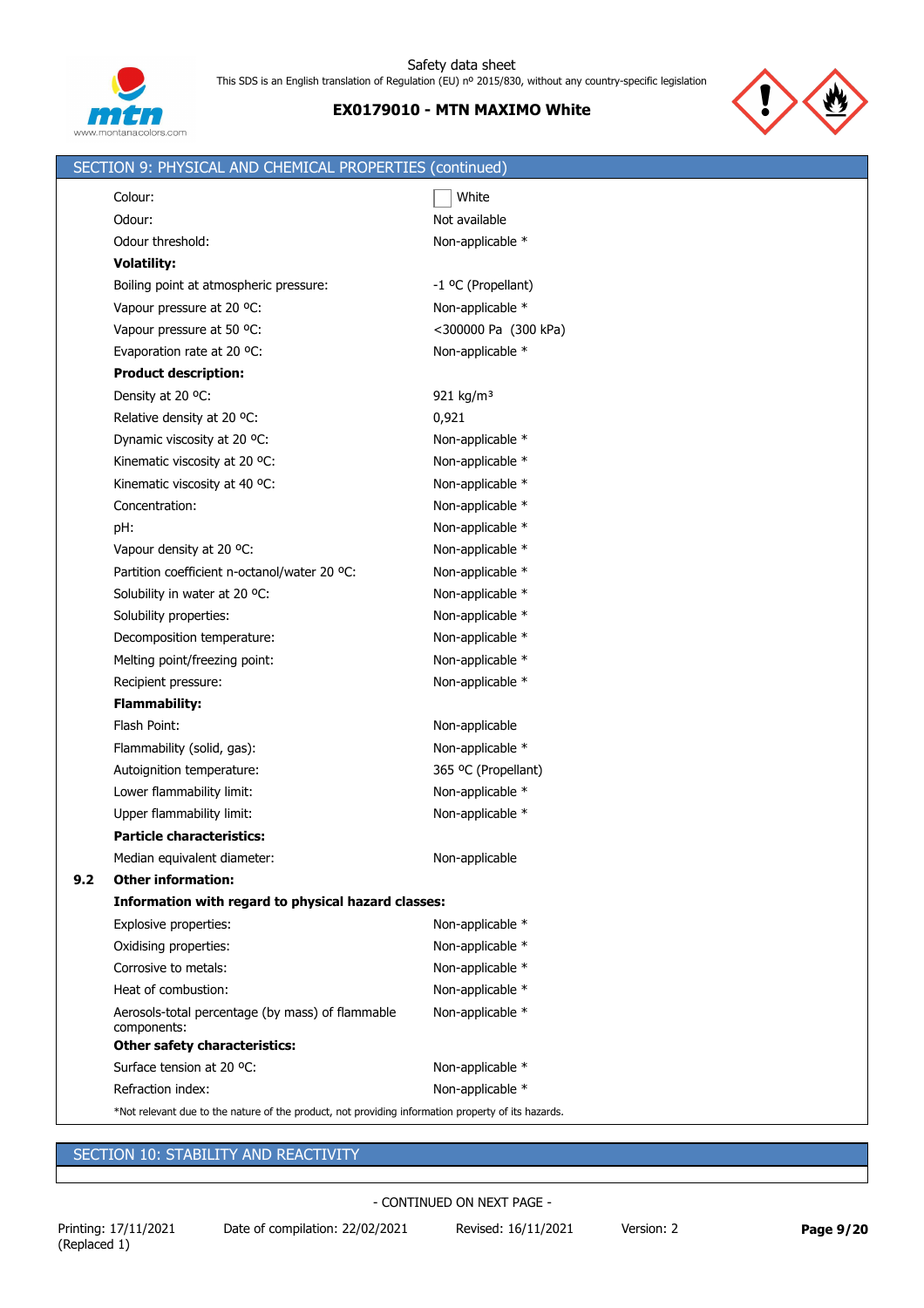

# **EX0179010 - MTN MAXIMO White**



# SECTION 10: STABILITY AND REACTIVITY (continued)

#### **10.1 Reactivity:**

No hazardous reactions are expected because the product is stable under recommended storage conditions. See section 7.

#### **10.2 Chemical stability:**

Chemically stable under the conditions of storage, handling and use.

#### **10.3 Possibility of hazardous reactions:**

Under the specified conditions, hazardous reactions that lead to excessive temperatures or pressure are not expected.

#### **10.4 Conditions to avoid:**

Applicable for handling and storage at room temperature:

| Shock<br>friction<br>and | <br>with air<br>Contact | temperature<br>Increase<br>ease III | Sunlight                              | Humidit<br>numuu           |
|--------------------------|-------------------------|-------------------------------------|---------------------------------------|----------------------------|
| Not<br>: applicable      | Νοι<br>: applicable     | -<br>Ris<br>combustion<br>nt        | impact<br>Avoi <sup>2</sup><br>direct | . .<br>Not<br>: applicable |
|                          |                         |                                     |                                       |                            |

#### **10.5 Incompatible materials:**

| Acids                 | Water             | $\cdots$<br>materials<br>Oxidisina | Combustible i<br>: materials | Others                                        |
|-----------------------|-------------------|------------------------------------|------------------------------|-----------------------------------------------|
| Avoid<br>strong acids | applicable<br>Not | Avoid                              | Not<br>applicable            | Avoid<br>bases<br>alkalis<br>strono<br>$\sim$ |

#### **10.6 Hazardous decomposition products:**

See subsection 10.3, 10.4 and 10.5 to find out the specific decomposition products. Depending on the decomposition conditions, complex mixtures of chemical substances can be released: carbon dioxide (CO2), carbon monoxide and other organic compounds.

### SECTION 11: TOXICOLOGICAL INFORMATION \*\*

#### **11.1 Information on toxicological effects:**

The experimental information related to the toxicological properties of the product itself is not available

#### **Dangerous health implications:**

In case of exposure that is repetitive, prolonged or at concentrations higher than the recommended occupational exposure limits, adverse effects on health may result, depending on the means of exposure:

- A- Ingestion (acute effect):
	- Acute toxicity : Based on available data, the classification criteria are not met, however, it contains substances classified as dangerous for consumption. For more information see section 3.
	- Corrosivity/Irritability: Based on available data, the classification criteria are not met. However, it does contain substances classified as dangerous for this effect. For more information see section 3.
- B- Inhalation (acute effect):
	- Acute toxicity : Based on available data, the classification criteria are not met. However, it contains substances classified
	- as dangerous for inhalation. For more information see section 3.
	- Corrosivity/Irritability: Prolonged inhalation of the product is corrosive to mucous membranes and the upper respiratory tract
- C- Contact with the skin and the eyes (acute effect):
	- Contact with the skin: Based on available data, the classification criteria are not met. However, it contains substances classified as dangerous for skin contact. For more information see section 3.
	- Contact with the eyes: Produces eye damage after contact.
- D- CMR effects (carcinogenicity, mutagenicity and toxicity to reproduction):
	- Carcinogenicity: Based on available data, the classification criteria are not met, as it does not contain substances classified as dangerous for the effects mentioned. For more information see section 3.

 IARC: Reaction mass of ethylbenzene and m-xylene and p-xylene (3); Benzyl acetate (3); propan-2-ol (3); ethanol (1); Ethylbenzene (2B); Xylene (3); Titanium dioxide (2B); Cobalt bis(2-ethylhexanoate) (2B); Hydrocarbons, C9-C11,n-alkanes, iso-alkanes, cyclics, <2% aromatics (3)

- Mutagenicity: Based on available data, the classification criteria are not met, as it does not contain substances classified as dangerous for this effect. For more information see section 3.

- Reproductive toxicity: Based on available data, the classification criteria are not met. However, it does contain substances classified as dangerous for this effect. For more information see section 3.
- E- Sensitizing effects:

*\*\* Changes with regards to the previous version*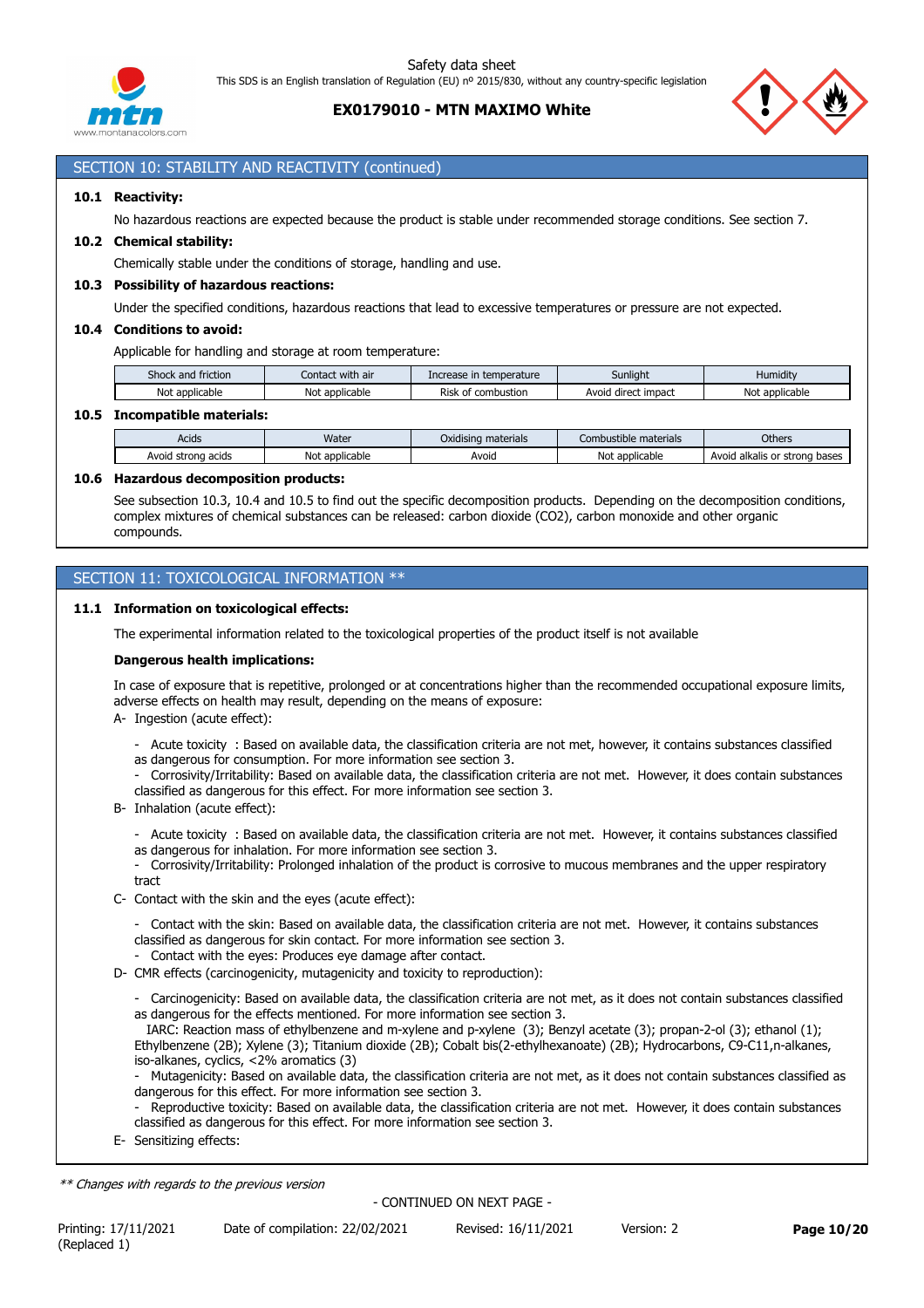





# **EX0179010 - MTN MAXIMO White**

### SECTION 11: TOXICOLOGICAL INFORMATION \*\* (continued)

- Respiratory: Based on available data, the classification criteria are not met. However, it contains substances classified as dangerous with sensitising effects. For more information see section 3.
- Cutaneous: Prolonged contact with the skin can result in episodes of allergic contact dermatitis.
- F- Specific target organ toxicity (STOT) single exposure:

Exposure in high concentration can interfere with the central nervous system causing headache, dizziness, vertigo, nausea, vomiting, confusion, and in serious cases, loss of consciousness.

- G- Specific target organ toxicity (STOT)-repeated exposure:
	- Specific target organ toxicity (STOT)-repeated exposure: Based on available data, the classification criteria are not met. However, it contains substances classified as dangerous for inhalation. For more information see section 3.
	- Skin: Repeated exposure may cause skin dryness or cracking
- H- Aspiration hazard:

Based on available data, the classification criteria are not met. However, it does contain substances classified as dangerous for this effect. For more information see section 3.

#### **Other information:**

#### Non-applicable

#### **Specific toxicology information on the substances:**

| Identification                                                                                                                                                   |                 | Acute toxicity       | Genus  |  |
|------------------------------------------------------------------------------------------------------------------------------------------------------------------|-----------------|----------------------|--------|--|
| N-butyl acetate                                                                                                                                                  | LD50 oral       | 12789 mg/kg          | Rat    |  |
| CAS: 123-86-4                                                                                                                                                    | LD50 dermal     | 14112 mg/kg          | Rabbit |  |
| EC: 204-658-1                                                                                                                                                    | LC50 inhalation | 23,4 mg/L (4 h)      | Rat    |  |
| Reaction mass of ethylbenzene and m-xylene and p-xylene                                                                                                          | LD50 oral       | 5627 mg/kg           | Mouse  |  |
| CAS: Non-applicable                                                                                                                                              | LD50 dermal     | 1100 mg/kg           | Rat    |  |
| EC: 905-562-9                                                                                                                                                    | LC50 inhalation | 11 mg/L (4 h) (ATEi) |        |  |
| Ethyl acetate                                                                                                                                                    | LD50 oral       | 4100 mg/kg           | Rat    |  |
| CAS: 141-78-6                                                                                                                                                    | LD50 dermal     | 20000 mg/kg          | Rabbit |  |
| EC: 205-500-4                                                                                                                                                    | LC50 inhalation | $>20$ mg/L (4 h)     |        |  |
| <b>Butane</b>                                                                                                                                                    | LD50 oral       | >2000 mg/kg          |        |  |
| CAS: 106-97-8                                                                                                                                                    | LD50 dermal     | >2000 mg/kg          |        |  |
| EC: 203-448-7                                                                                                                                                    | LC50 inhalation | 658 mg/L (4 h)       | Rat    |  |
| Propane                                                                                                                                                          | LD50 oral       | >2000 mg/kg          |        |  |
| CAS: 74-98-6                                                                                                                                                     | LD50 dermal     | >2000 mg/kg          |        |  |
| EC: 200-827-9                                                                                                                                                    | LC50 inhalation | $>5$ mg/L (4 h)      |        |  |
| Isobutane                                                                                                                                                        | LD50 oral       | >2000 mg/kg          |        |  |
| CAS: 75-28-5                                                                                                                                                     | LD50 dermal     | >2000 mg/kg          |        |  |
| EC: 200-857-2                                                                                                                                                    | LC50 inhalation | >5 mg/L (4 h)        |        |  |
| 2-methoxy-1-methylethyl acetate                                                                                                                                  | LD50 oral       | 8532 mg/kg           | Rat    |  |
| CAS: 108-65-6                                                                                                                                                    | LD50 dermal     | 5100 mg/kg           | Rat    |  |
| EC: 203-603-9                                                                                                                                                    | LC50 inhalation | 30 mg/L (4 h)        | Rat    |  |
| Xylene                                                                                                                                                           | LD50 oral       | 2100 mg/kg           | Rat    |  |
| CAS: 1330-20-7                                                                                                                                                   | LD50 dermal     | 1100 mg/kg           | Rat    |  |
| EC: 215-535-7                                                                                                                                                    | LC50 inhalation | $>20$ mg/L           |        |  |
| 2-ethylhexanoic acid, zirconium salt                                                                                                                             | LD50 oral       | 2043 mg/kg           | Rat    |  |
| CAS: 22464-99-9                                                                                                                                                  | LD50 dermal     | >2000 mg/kg          |        |  |
| EC: 245-018-1                                                                                                                                                    | LC50 inhalation | $>5$ mg/L            |        |  |
| Reaction mass of: N,N-Ethane-1,2-diylbis(decanamide)/12-Hydroxy-N-[2-[1-oxydecyl)<br>amino]ethyl]octadecanamide/N,N-Ethane-1,2-diylbis(12-hydroxyoctadecanamide) | LD50 oral       | 5100 mg/kg           | Rat    |  |
| CAS: Non-applicable                                                                                                                                              | LD50 dermal     | >2000 mg/kg          |        |  |
| EC: 430-050-2                                                                                                                                                    | LC50 inhalation | $>5$ mg/L            |        |  |
| Cobalt bis(2-ethylhexanoate)                                                                                                                                     | LD50 oral       | >2000 mg/kg          |        |  |
| CAS: 136-52-7                                                                                                                                                    | LD50 dermal     | >2000 mg/kg          |        |  |
| EC: 205-250-6                                                                                                                                                    | LC50 inhalation | $>5$ mg/L            |        |  |

*\*\* Changes with regards to the previous version*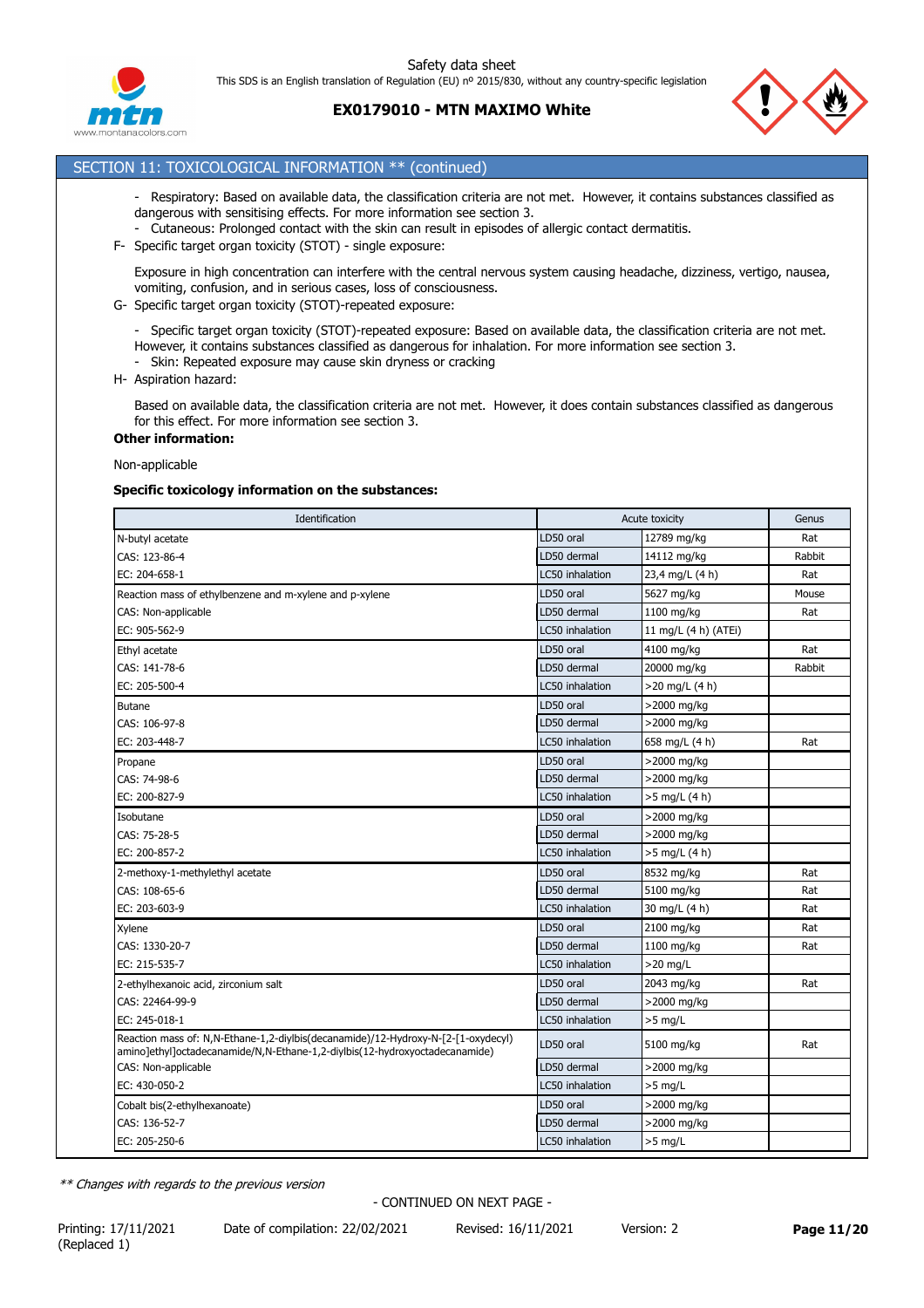

# **EX0179010 - MTN MAXIMO White**



# SECTION 11: TOXICOLOGICAL INFORMATION \*\* (continued)

| Identification   |                 | Acute toxicity    | Genus  |
|------------------|-----------------|-------------------|--------|
| Ethylbenzene     | LD50 oral       | 3500 mg/kg        | Rat    |
| CAS: 100-41-4    | LD50 dermal     | 15354 mg/kg       | Rabbit |
| EC: 202-849-4    | LC50 inhalation | 17,2 mg/L $(4 h)$ | Rat    |
| maleic anhydride | LD50 oral       | >2000 mg/kg       |        |
| CAS: 108-31-6    | LD50 dermal     | >2000 mg/kg       |        |
| EC: 203-571-6    | LC50 inhalation | $>5$ mg/L         |        |

*\*\* Changes with regards to the previous version*

# SECTION 12: ECOLOGICAL INFORMATION \*\*

The experimental information related to the eco-toxicological properties of the product itself is not available

#### **12.1 Toxicity:**

#### **Acute toxicity:**

| Identification                                                                                                                                                       |             | Concentration      | <b>Species</b>          | Genus      |
|----------------------------------------------------------------------------------------------------------------------------------------------------------------------|-------------|--------------------|-------------------------|------------|
| Ethyl acetate                                                                                                                                                        | <b>LC50</b> | 230 mg/L (96 h)    | Pimephales promelas     | Fish       |
| CAS: 141-78-6                                                                                                                                                        | <b>EC50</b> | 717 mg/L (48 h)    | Daphnia magna           | Crustacean |
| EC: 205-500-4                                                                                                                                                        | <b>EC50</b> | 3300 mg/L (48 h)   | Scenedesmus subspicatus | Algae      |
| N-butyl acetate                                                                                                                                                      | <b>LC50</b> | Non-applicable     |                         |            |
| CAS: 123-86-4                                                                                                                                                        | <b>EC50</b> | Non-applicable     |                         |            |
| EC: 204-658-1                                                                                                                                                        | <b>EC50</b> | 675 mg/L (72 h)    | Scenedesmus subspicatus | Algae      |
| 2-methoxy-1-methylethyl acetate                                                                                                                                      | <b>LC50</b> | 161 mg/L (96 h)    | Pimephales promelas     | Fish       |
| CAS: 108-65-6                                                                                                                                                        | <b>EC50</b> | 481 mg/L (48 h)    | Daphnia sp.             | Crustacean |
| EC: 203-603-9                                                                                                                                                        | <b>EC50</b> | Non-applicable     |                         |            |
| Xylene                                                                                                                                                               | <b>LC50</b> | $>10 - 100$ (96 h) |                         | Fish       |
| CAS: 1330-20-7                                                                                                                                                       | <b>EC50</b> | $>10 - 100$ (48 h) |                         | Crustacean |
| EC: 215-535-7                                                                                                                                                        | <b>EC50</b> | $>10 - 100$ (72 h) |                         | Algae      |
| 2-ethylhexanoic acid, zirconium salt                                                                                                                                 | <b>LC50</b> | 270 mg/L (96 h)    | N/A                     | Fish       |
| CAS: 22464-99-9                                                                                                                                                      | <b>EC50</b> | Non-applicable     |                         |            |
| EC: 245-018-1                                                                                                                                                        | <b>EC50</b> | Non-applicable     |                         |            |
| Reaction mass of: N,N-Ethane-1,2-diylbis(decanamide)/12-<br>Hydroxy-N-[2-[1-oxydecyl)amino]ethyl]octadecanamide/N,N-<br>Ethane-1,2-diylbis(12-hydroxyoctadecanamide) | <b>LC50</b> | $>1 - 10$ (96 h)   |                         | Fish       |
| CAS: Non-applicable                                                                                                                                                  | <b>EC50</b> | $>1 - 10$ (48 h)   |                         | Crustacean |
| EC: 430-050-2                                                                                                                                                        | <b>EC50</b> | $>1 - 10$ (72 h)   |                         | Algae      |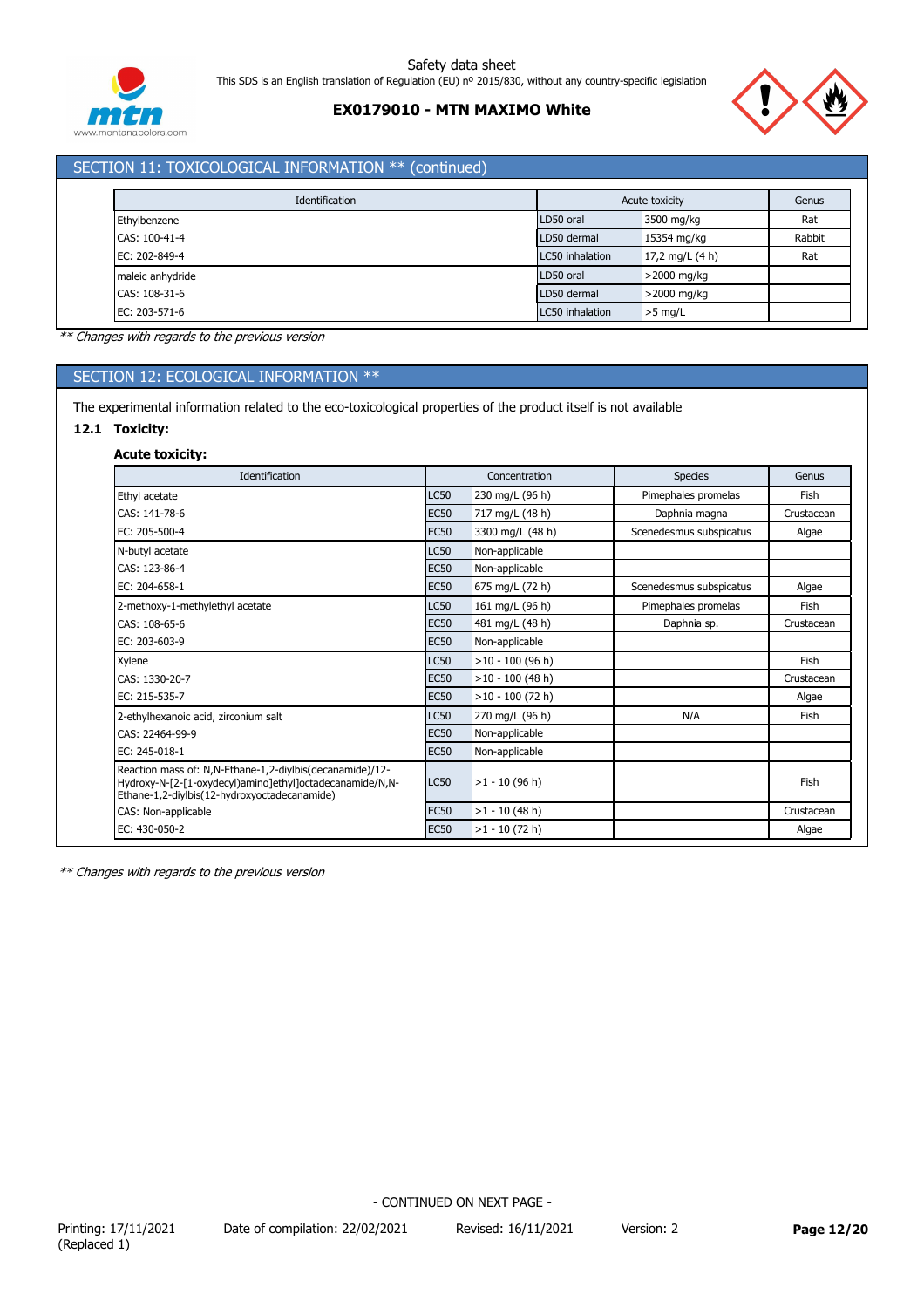

# **EX0179010 - MTN MAXIMO White**



| Identification                                                                                                |                  |             | Concentration                     |               | <b>Species</b>      |            | Genus          |
|---------------------------------------------------------------------------------------------------------------|------------------|-------------|-----------------------------------|---------------|---------------------|------------|----------------|
| Cobalt bis(2-ethylhexanoate)                                                                                  | <b>LC50</b>      |             | >0.1 - 1 (96 h)                   |               |                     |            | Fish           |
| CAS: 136-52-7                                                                                                 | <b>EC50</b>      |             | $>0.1 - 1$ (48 h)                 |               |                     |            | Crustacean     |
| EC: 205-250-6                                                                                                 | <b>EC50</b>      |             | $>0.1 - 1(72 h)$                  |               |                     |            | Algae          |
| Ethylbenzene                                                                                                  | <b>LC50</b>      |             | 42.3 mg/L (96 h)                  |               | Pimephales promelas |            | Fish           |
| CAS: 100-41-4                                                                                                 | <b>EC50</b>      |             | 75 mg/L (48 h)                    |               | Daphnia magna       |            | Crustacean     |
| EC: 202-849-4                                                                                                 | <b>EC50</b>      |             | 63 mg/L (3 h)                     |               | Chlorella vulgaris  |            | Algae          |
| <b>Chronic toxicity:</b>                                                                                      |                  |             |                                   |               |                     |            |                |
| Identification                                                                                                |                  |             | Concentration                     |               | <b>Species</b>      |            | Genus          |
| Ethyl acetate                                                                                                 | <b>NOEC</b>      |             | 9.65 mg/L                         |               | Pimephales promelas |            | Fish           |
| CAS: 141-78-6 EC: 205-500-4                                                                                   |                  | <b>NOEC</b> | $2.4$ mg/L                        |               | Daphnia magna       |            | Crustacean     |
| N-butyl acetate                                                                                               |                  | <b>NOEC</b> | Non-applicable                    |               |                     |            |                |
| CAS: 123-86-4 EC: 204-658-1                                                                                   | <b>NOEC</b>      |             | 23.2 mg/L                         |               | Daphnia magna       |            | Crustacean     |
| Reaction mass of ethylbenzene and m-xylene and p-xylene                                                       |                  | <b>NOEC</b> | $1.3$ mg/L                        |               | Oncorhynchus mykiss |            | Fish           |
| CAS: Non-applicable EC: 905-562-9<br>2-methoxy-1-methylethyl acetate<br>CAS: 108-65-6 EC: 203-603-9<br>Xylene |                  | <b>NOEC</b> | $1.17$ mg/L                       |               | Ceriodaphnia dubia  |            | Crustacean     |
|                                                                                                               |                  | <b>NOEC</b> | 47.5 mg/L                         |               | Oryzias latipes     |            | <b>Fish</b>    |
|                                                                                                               |                  | <b>NOEC</b> | 100 mg/L                          |               | Daphnia magna       |            | Crustacean     |
|                                                                                                               |                  | <b>NOEC</b> | $1.3$ mg/L                        |               | Oncorhynchus mykiss |            | Fish           |
| CAS: 1330-20-7 EC: 215-535-7                                                                                  | <b>NOEC</b>      |             | $1.17$ mg/L                       |               | Ceriodaphnia dubia  |            | Crustacean     |
| 2-ethylhexanoic acid, zirconium salt                                                                          | <b>NOEC</b>      |             | Non-applicable                    |               |                     |            |                |
| CAS: 22464-99-9 EC: 245-018-1                                                                                 | <b>NOEC</b>      |             | 25 mg/L                           | Daphnia magna |                     | Crustacean |                |
| Cobalt bis(2-ethylhexanoate)                                                                                  | <b>NOEC</b>      |             | $0.21$ mg/L                       |               | Pimephales promelas |            | Fish           |
| CAS: 136-52-7 EC: 205-250-6                                                                                   | <b>NOEC</b>      |             | 0.1697 mg/L                       |               | Aeolosoma sp.       |            | Crustacean     |
| Ethylbenzene                                                                                                  | <b>NOEC</b>      |             | Non-applicable                    |               |                     |            |                |
| CAS: 100-41-4 EC: 202-849-4                                                                                   | <b>NOEC</b>      |             | $0.96$ mg/L                       |               | Ceriodaphnia dubia  |            | Crustacean     |
| 12.2 Persistence and degradability:                                                                           |                  |             |                                   |               |                     |            |                |
| Identification                                                                                                |                  |             | Degradability                     |               | Biodegradability    |            |                |
| Ethyl acetate                                                                                                 | BOD <sub>5</sub> |             | 1,36 g O2/g                       | Concentration |                     | 100 mg/L   |                |
| CAS: 141-78-6                                                                                                 | COD              |             | 1,69 g O2/g                       | Period        |                     | 14 days    |                |
| EC: 205-500-4                                                                                                 | BOD5/COD         |             | 0,8                               |               | % Biodegradable     | 83 %       |                |
| N-butyl acetate                                                                                               | BOD <sub>5</sub> |             | Non-applicable                    | Concentration |                     |            | Non-applicable |
| CAS: 123-86-4                                                                                                 | <b>COD</b>       |             | Non-applicable                    | Period        |                     | 5 days     |                |
| EC: 204-658-1                                                                                                 | BOD5/COD         |             | Non-applicable<br>% Biodegradable |               | 84 %                |            |                |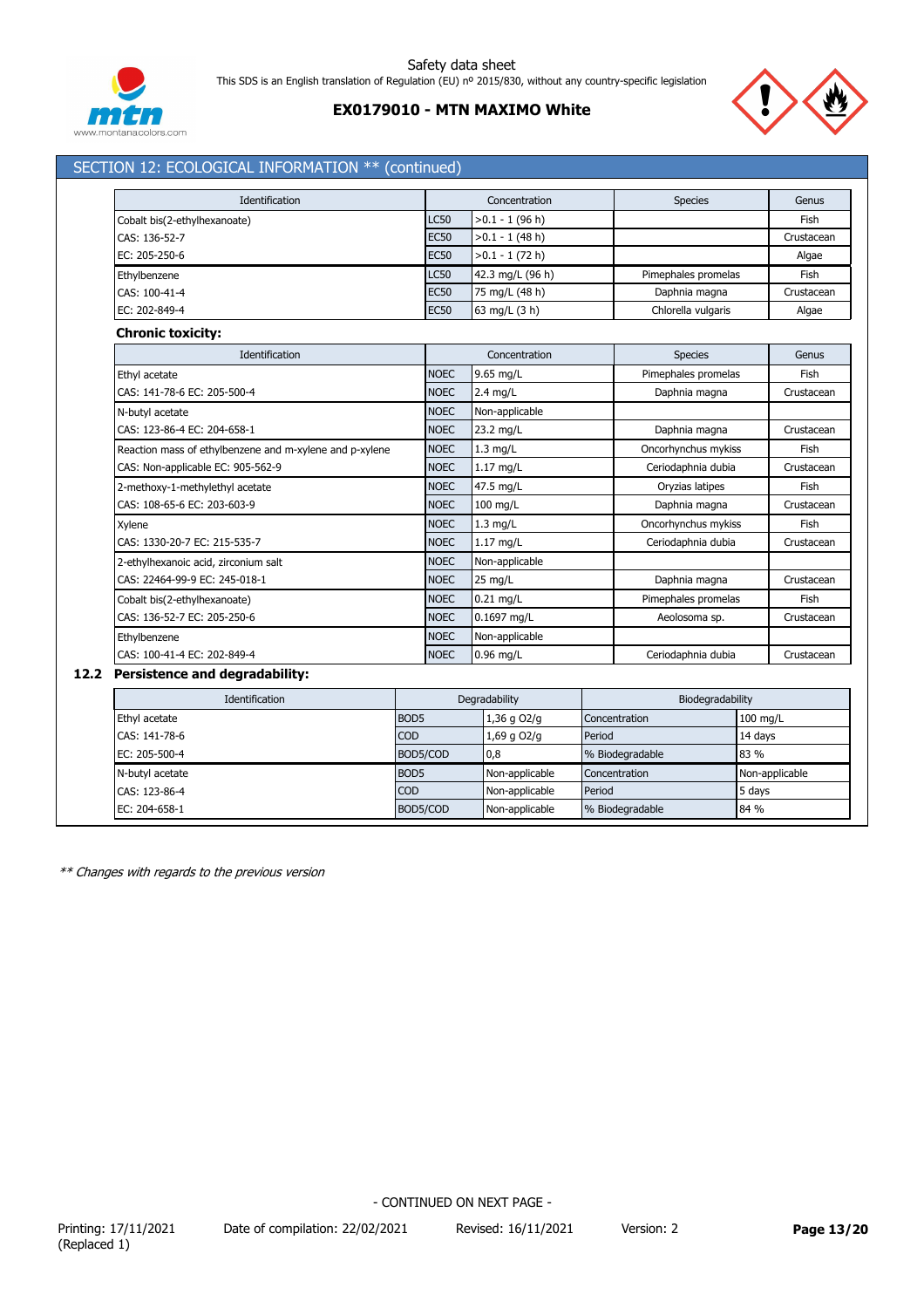

# **EX0179010 - MTN MAXIMO White**



# SECTION 12: ECOLOGICAL INFORMATION \*\* (continued)

| Identification                       |                  | Degradability  |                 | Biodegradability |
|--------------------------------------|------------------|----------------|-----------------|------------------|
| 2-methoxy-1-methylethyl acetate      | BOD <sub>5</sub> | Non-applicable | Concentration   | 785 mg/L         |
| CAS: 108-65-6                        | <b>COD</b>       | Non-applicable | Period          | 8 days           |
| EC: 203-603-9                        | BOD5/COD         | Non-applicable | % Biodegradable | 100 %            |
| Xylene                               | BOD <sub>5</sub> | Non-applicable | Concentration   | Non-applicable   |
| CAS: 1330-20-7                       | <b>COD</b>       | Non-applicable | Period          | 28 days          |
| EC: 215-535-7                        | BOD5/COD         | Non-applicable | % Biodegradable | 88 %             |
| 2-ethylhexanoic acid, zirconium salt | BOD <sub>5</sub> | Non-applicable | Concentration   | $20$ mg/L        |
| CAS: 22464-99-9                      | <b>COD</b>       | Non-applicable | Period          | 28 days          |
| EC: 245-018-1                        | BOD5/COD         | Non-applicable | % Biodegradable | 99 %             |
| Ethylbenzene                         | BOD <sub>5</sub> | Non-applicable | Concentration   | 100 mg/L         |
| CAS: 100-41-4                        | <b>COD</b>       | Non-applicable | Period          | 14 days          |
| EC: 202-849-4                        | BOD5/COD         | Non-applicable | % Biodegradable | 90 %             |

### **12.3 Bioaccumulative potential:**

| Identification                                          |            | Bioaccumulation potential |  |  |  |
|---------------------------------------------------------|------------|---------------------------|--|--|--|
| Ethyl acetate                                           | <b>BCF</b> | 30                        |  |  |  |
| CAS: 141-78-6                                           | Pow Log    | 0.73                      |  |  |  |
| EC: 205-500-4                                           | Potential  | Moderate                  |  |  |  |
| N-butyl acetate                                         | <b>BCF</b> | 4                         |  |  |  |
| CAS: 123-86-4                                           | Pow Log    | 1.78                      |  |  |  |
| EC: 204-658-1                                           | Potential  | Low                       |  |  |  |
| <b>Butane</b>                                           | <b>BCF</b> | 33                        |  |  |  |
| CAS: 106-97-8                                           | Pow Log    | 2.89                      |  |  |  |
| EC: 203-448-7                                           | Potential  | Moderate                  |  |  |  |
| Propane                                                 | <b>BCF</b> | 13                        |  |  |  |
| CAS: 74-98-6                                            | Pow Log    | 2.86                      |  |  |  |
| EC: 200-827-9                                           | Potential  | Low                       |  |  |  |
| Isobutane                                               | <b>BCF</b> | 27                        |  |  |  |
| CAS: 75-28-5                                            | Pow Log    | 2.76                      |  |  |  |
| EC: 200-857-2                                           | Potential  | Low                       |  |  |  |
| Reaction mass of ethylbenzene and m-xylene and p-xylene | <b>BCF</b> | $\overline{9}$            |  |  |  |
| CAS: Non-applicable                                     | Pow Log    | 2.77                      |  |  |  |
| EC: 905-562-9                                           | Potential  | Low                       |  |  |  |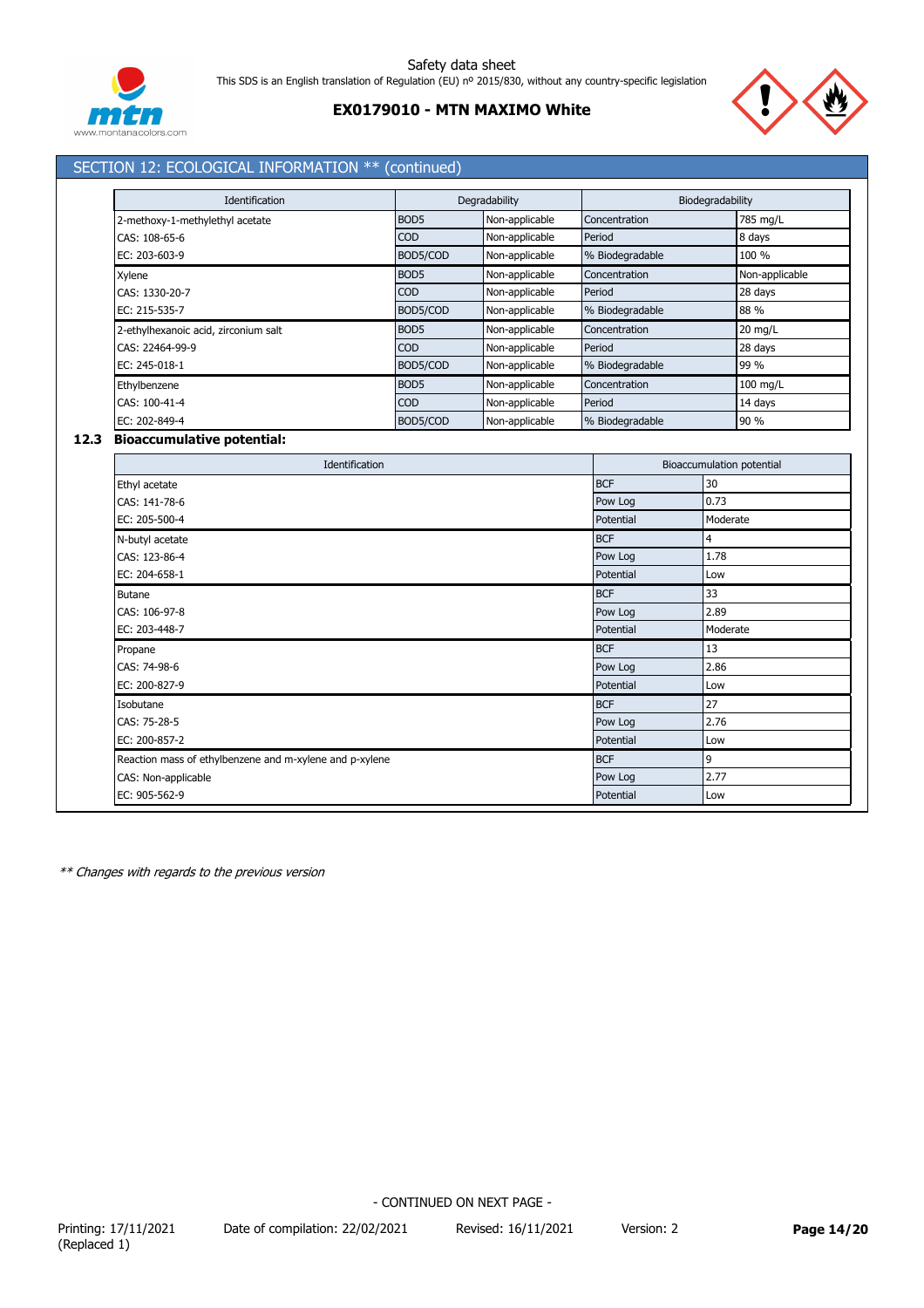



# SECTION 12: ECOLOGICAL INFORMATION \*\* (continued)

| Identification                       |            | Bioaccumulation potential |      |  |
|--------------------------------------|------------|---------------------------|------|--|
| 2-methoxy-1-methylethyl acetate      | <b>BCF</b> |                           |      |  |
| CAS: 108-65-6                        | Pow Log    |                           | 0.43 |  |
| EC: 203-603-9                        | Potential  |                           | Low  |  |
| Xylene                               | <b>BCF</b> |                           | 9    |  |
| CAS: 1330-20-7                       | Pow Log    |                           | 2.77 |  |
| EC: 215-535-7                        | Potential  |                           | Low  |  |
| 2-ethylhexanoic acid, zirconium salt | <b>BCF</b> |                           |      |  |
| CAS: 22464-99-9                      | Pow Log    |                           | 2.96 |  |
| EC: 245-018-1                        | Potential  |                           |      |  |
| Ethylbenzene                         | <b>BCF</b> |                           |      |  |
| CAS: 100-41-4                        | Pow Log    |                           | 3.15 |  |
| EC: 202-849-4                        | Potential  |                           | Low  |  |

#### **12.4 Mobility in soil:**

| Identification  |                 | Absorption/desorption |            | Volatility                       |  |  |
|-----------------|-----------------|-----------------------|------------|----------------------------------|--|--|
| Ethyl acetate   | <b>Koc</b>      | 59                    | Henry      | 13,58 Pa·m <sup>3</sup> /mol     |  |  |
| CAS: 141-78-6   | Conclusion      | Very High             | Dry soil   | Yes                              |  |  |
| EC: 205-500-4   | Surface tension | 2,324E-2 N/m (25 °C)  | Moist soil | Yes                              |  |  |
| N-butyl acetate | Koc             | Non-applicable        | Henry      | Non-applicable                   |  |  |
| CAS: 123-86-4   | Conclusion      | Non-applicable        | Dry soil   | Non-applicable                   |  |  |
| EC: 204-658-1   | Surface tension | 2,478E-2 N/m (25 °C)  | Moist soil | Non-applicable                   |  |  |
| <b>Butane</b>   | Koc             | 900                   | Henry      | 96258,75 Pa·m <sup>3</sup> /mol  |  |  |
| CAS: 106-97-8   | Conclusion      | Low                   | Dry soil   | Yes                              |  |  |
| EC: 203-448-7   | Surface tension | 1,187E-2 N/m (25 °C)  | Moist soil | Yes                              |  |  |
| Propane         | Koc             | 460                   | Henry      | 71636,78 Pa·m <sup>3</sup> /mol  |  |  |
| CAS: 74-98-6    | Conclusion      | Moderate              | Dry soil   | Yes                              |  |  |
| EC: 200-827-9   | Surface tension | 7,02E-3 N/m (25 °C)   | Moist soil | Yes                              |  |  |
| Isobutane       | <b>Koc</b>      | 35                    | Henry      | 120576,75 Pa·m <sup>3</sup> /mol |  |  |
| CAS: 75-28-5    | Conclusion      | Very High             | Dry soil   | Yes                              |  |  |
| EC: 200-857-2   | Surface tension | 9,84E-3 N/m (25 °C)   | Moist soil | Yes                              |  |  |
| Xylene          | Koc             | 202                   | Henry      | 524,86 Pa·m <sup>3</sup> /mol    |  |  |
| CAS: 1330-20-7  | Conclusion      | Moderate              | Dry soil   | Yes                              |  |  |
| EC: 215-535-7   | Surface tension | Non-applicable        | Moist soil | Yes                              |  |  |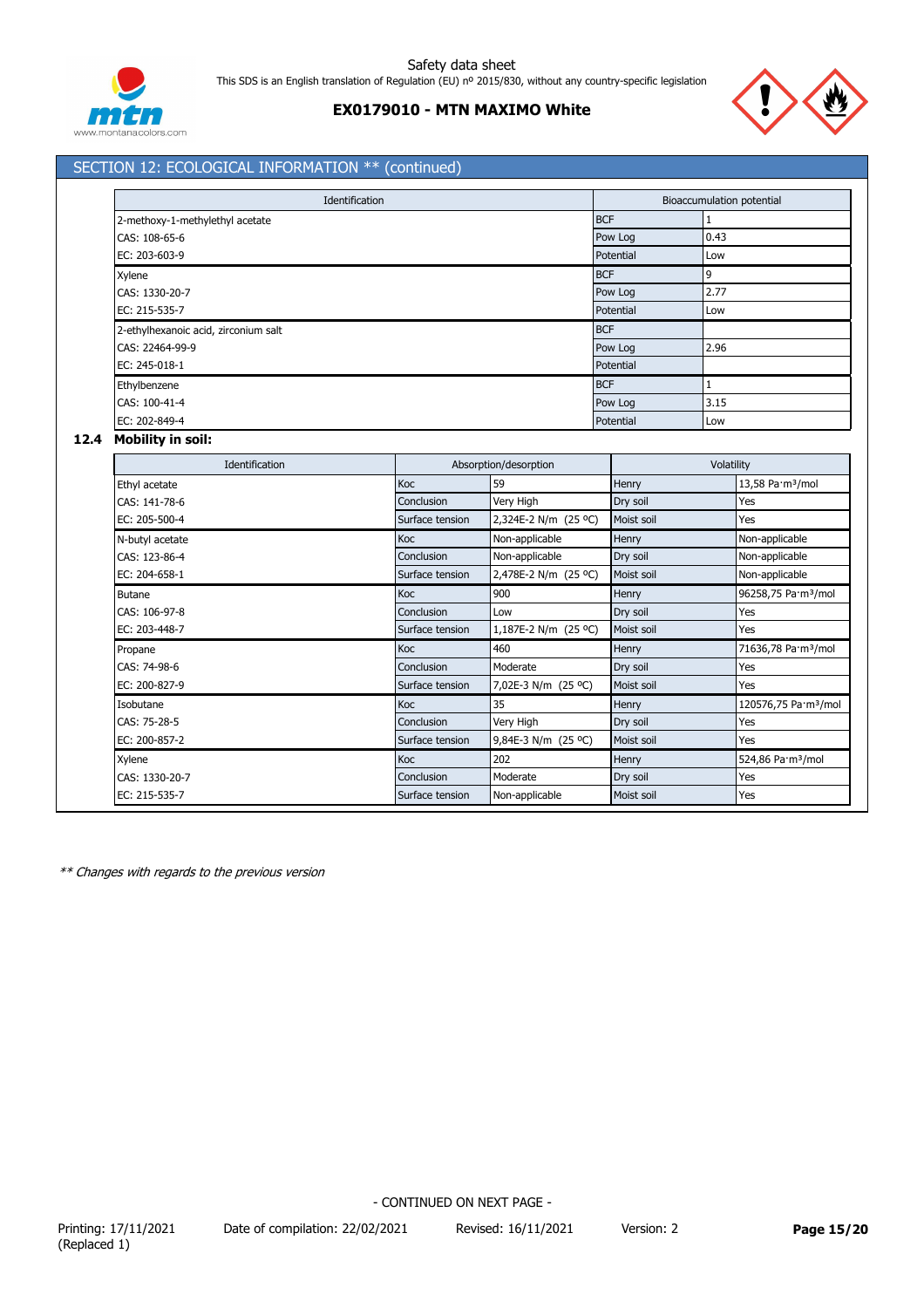

# **EX0179010 - MTN MAXIMO White**



# SECTION 12: ECOLOGICAL INFORMATION \*\* (continued)

| Identification                       | Absorption/desorption |                            | Volatility |                                |
|--------------------------------------|-----------------------|----------------------------|------------|--------------------------------|
| 2-ethylhexanoic acid, zirconium salt | <b>Koc</b>            | Non-applicable             | Henry      | 2,94E-1 Pa·m <sup>3</sup> /mol |
| CAS: 22464-99-9                      | Conclusion            | Non-applicable             | Dry soil   | Yes                            |
| EC: 245-018-1                        | Surface tension       | Non-applicable             | Moist soil | Yes                            |
| Ethylbenzene                         | <b>Koc</b>            | 520                        | Henry      | 798,44 Pa·m <sup>3</sup> /mol  |
| CAS: 100-41-4                        | Conclusion            | Moderate                   | Dry soil   | Yes                            |
| EC: 202-849-4                        | Surface tension       | 2,859E-2 N/m (25 °C)       | Moist soil | Yes                            |
| maleic anhydride                     | <b>Koc</b>            | Non-applicable             | Henry      | Non-applicable                 |
| CAS: 108-31-6                        | Conclusion            | Non-applicable             | Dry soil   | Non-applicable                 |
| EC: 203-571-6                        | Surface tension       | 1,673E-2 N/m (250,21<br>°C | Moist soil | Non-applicable                 |

# Product fails to meet PBT/vPvB criteria

# **12.6 Other adverse effects:**

Not described

*\*\* Changes with regards to the previous version*

#### SECTION 13: DISPOSAL CONSIDERATIONS

#### **13.1 Waste treatment methods:**

| Code      | Description                                                                      | Waste class (Regulation (EU) No<br>1357/2014 |
|-----------|----------------------------------------------------------------------------------|----------------------------------------------|
| 16 05 04* | Laases in pressure containers (including halons) containing hazardous substances | Dangerous                                    |

#### **Type of waste (Regulation (EU) No 1357/2014):**

HP3 Flammable, HP5 Specific Target Organ Toxicity (STOT)/Aspiration Toxicity, HP4 Irritant — skin irritation and eye damage

#### **Waste management (disposal and evaluation):**

Consult the authorized waste service manager on the assessment and disposal operations in accordance with Annex 1 and Annex 2 (Directive 2008/98/EC). As under 15 01 (2014/955/EC) of the code and in case the container has been in direct contact with the product, it will be processed the same way as the actual product. Otherwise, it will be processed as non-dangerous residue. We do not recommended disposal down the drain. See paragraph 6.2.

#### **Regulations related to waste management:**

In accordance with Annex II of Regulation (EC) No 1907/2006 (REACH) the community or state provisions related to waste management are stated

Community legislation: Directive 2008/98/EC, 2014/955/EU, Regulation (EU) No 1357/2014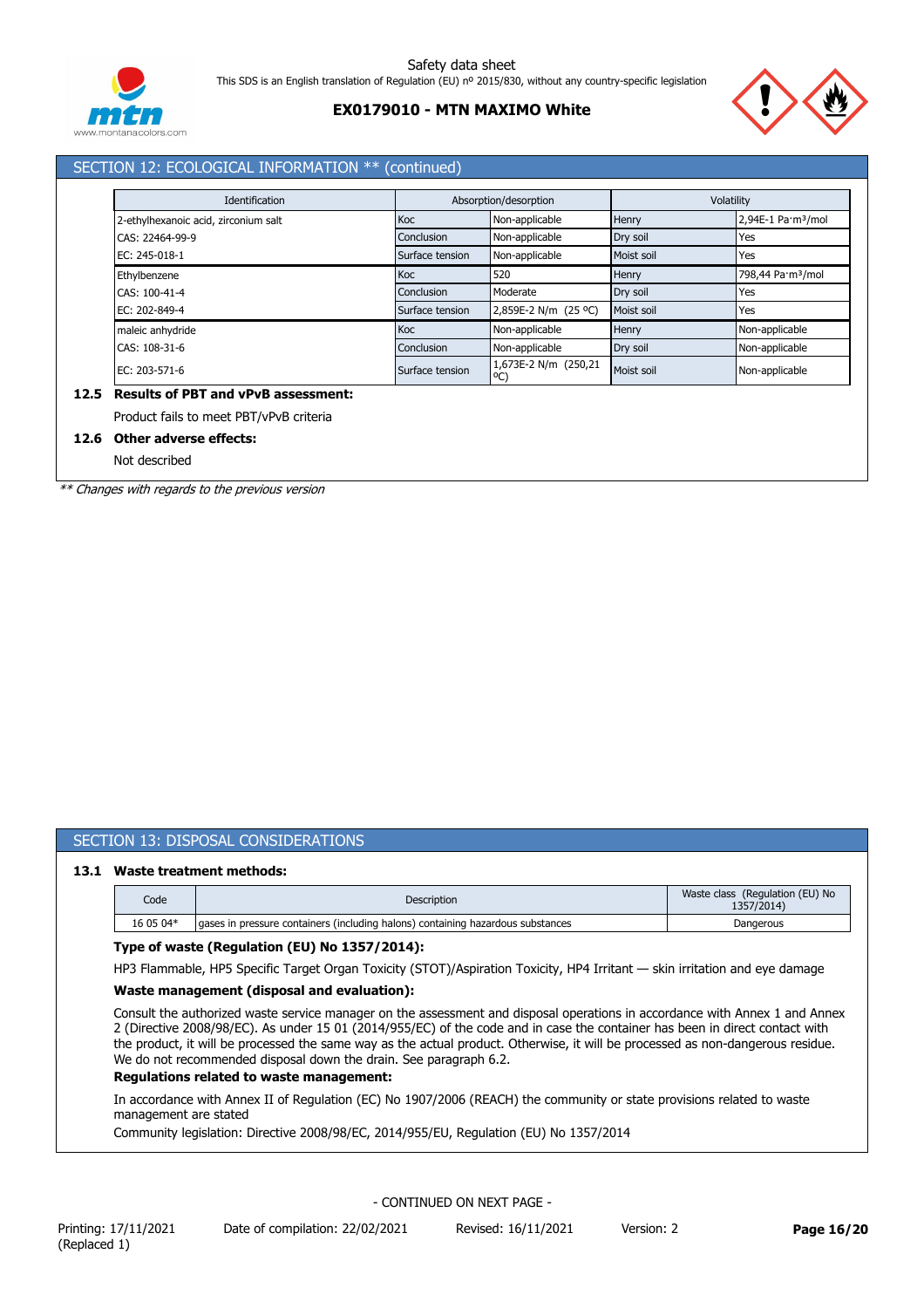





| SECTION 14: TRANSPORT INFORMATION     |                                            |                             |
|---------------------------------------|--------------------------------------------|-----------------------------|
|                                       | Transport of dangerous goods by land:      |                             |
| With regard to ADR 2021 and RID 2021: |                                            |                             |
|                                       | 14.1 UN number:                            | <b>UN1950</b>               |
|                                       | 14.2 UN proper shipping name:              | AEROSOLS, flammable         |
|                                       | 14.3 Transport hazard class(es):           | $\overline{2}$              |
|                                       | Labels:                                    | 2.1                         |
|                                       | 14.4 Packing group:                        | N/A                         |
|                                       | 14.5 Environmental hazards:                | No                          |
|                                       | 14.6 Special precautions for user          |                             |
|                                       | Special regulations:                       | 190, 327, 344, 625          |
|                                       | Tunnel restriction code:                   | D                           |
|                                       | Physico-Chemical properties:               | see section 9               |
|                                       | Limited quantities:                        | 1 <sub>L</sub>              |
|                                       | 14.7 Transport in bulk according           | Non-applicable              |
|                                       | to Annex II of Marpol and                  |                             |
|                                       | the IBC Code:                              |                             |
| Transport of dangerous goods by sea:  |                                            |                             |
| With regard to IMDG 39-18:            |                                            |                             |
|                                       | 14.1 UN number:                            | <b>UN1950</b>               |
|                                       | 14.2 UN proper shipping name:              | AEROSOLS, flammable         |
|                                       | 14.3 Transport hazard class(es):           | 2                           |
|                                       | Labels:                                    | 2.1                         |
|                                       | 14.4 Packing group:                        | N/A                         |
|                                       | 14.5 Marine pollutant:                     | No                          |
|                                       | 14.6 Special precautions for user          |                             |
|                                       | Special regulations:                       | 63, 959, 190, 277, 327, 344 |
|                                       | EmS Codes:                                 | $F-D, S-U$                  |
|                                       | Physico-Chemical properties:               | see section 9               |
|                                       | Limited quantities:                        | 1 L                         |
|                                       | Segregation group:                         | Non-applicable              |
|                                       | 14.7 Transport in bulk according           | Non-applicable              |
|                                       | to Annex II of Marpol and                  |                             |
|                                       | the IBC Code:                              |                             |
| Transport of dangerous goods by air:  |                                            |                             |
| With regard to IATA/ICAO 2021:        |                                            |                             |
|                                       | 14.1 UN number:                            | <b>UN1950</b>               |
|                                       | 14.2 UN proper shipping name:              | AEROSOLS, flammable         |
|                                       | 14.3 Transport hazard class(es):           | 2                           |
|                                       | Labels:                                    | 2.1                         |
|                                       | 14.4 Packing group:                        | N/A                         |
|                                       | 14.5 Environmental hazards:                | No                          |
|                                       | 14.6 Special precautions for user          |                             |
|                                       | Physico-Chemical properties:               | see section 9               |
|                                       | 14.7 Transport in bulk according           | Non-applicable              |
|                                       | to Annex II of Marpol and<br>the IBC Code: |                             |

# SECTION 15: REGULATORY INFORMATION

# **15.1 Safety, health and environmental regulations/legislation specific for the substance or mixture:**

Regulation (EC) No 528/2012: contains a preservative to protect the initial properties of the treated article. Contains ethanol. Candidate substances for authorisation under the Regulation (EC) No 1907/2006 (REACH): Non-applicable Substances included in Annex XIV of REACH ("Authorisation List") and sunset date: Non-applicable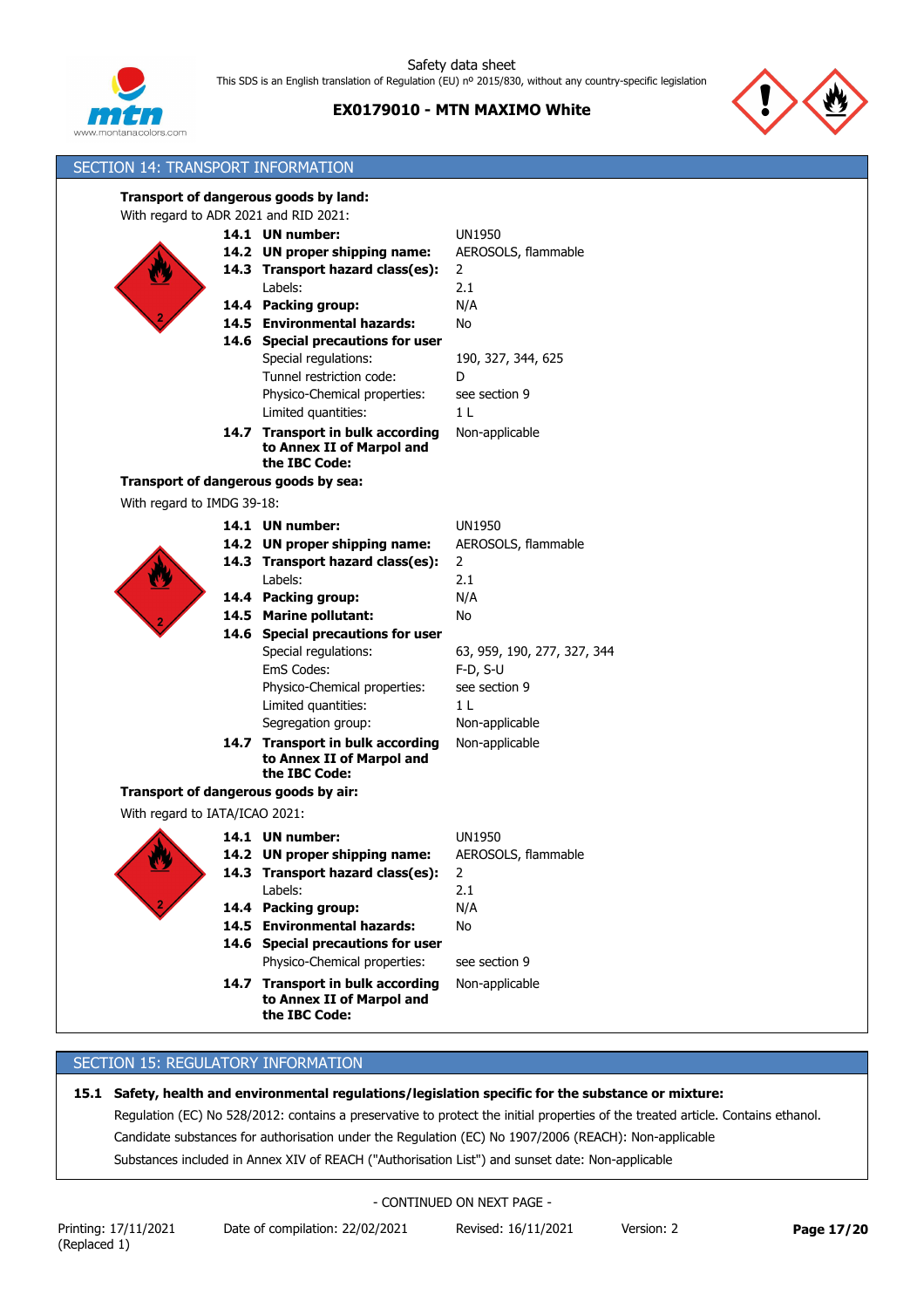

# **EX0179010 - MTN MAXIMO White**

### SECTION 15: REGULATORY INFORMATION (continued)

Regulation (EC) No 1005/2009, about substances that deplete the ozone layer: Non-applicable

Article 95, REGULATION (EU) No 528/2012: Non-applicable

REGULATION (EU) No 649/2012, in relation to the import and export of hazardous chemical products: Non-applicable

#### **Seveso III:**

| Section          | Description              | Lower-tier<br>requirements | Upper-tier<br>requirements |
|------------------|--------------------------|----------------------------|----------------------------|
| P <sub>3</sub> a | <b>LAMMABLE AEROSOLS</b> | 150<br>.                   | 500                        |

**Limitations to commercialisation and the use of certain dangerous substances and mixtures (Annex XVII REACH, etc ….):**

Shall not be used in:

—ornamental articles intended to produce light or colour effects by means of different phases, for example in ornamental lamps and ashtrays,

—tricks and jokes,

—games for one or more participants, or any article intended to be used as such, even with ornamental aspects.

Contains Decamethylcyclopentasiloxane, Octamethylcyclotetrasiloxane. 1. | Shall not be placed on the market in wash-off cosmetic products in a concentration equal to or greater than 0,1 % by weight of either substance, after 31 January 2020. | 2. | For the purposes of this entry, "wash-off cosmetic products" means cosmetic products as defined in Article 2(1)(a) of Regulation (EC) No 1223/2009 that, under normal conditions of use, are washed off with water after application.'

Occupational exposure to respirable crystalline silica must be controlled pursuant to Directive (EU) 2019/130.

### **Specific provisions in terms of protecting people or the environment:**

It is recommended to use the information included in this safety data sheet as a basis for conducting workplace-specific risk assessments in order to establish the necessary risk prevention measures for the handling, use, storage and disposal of this product.

#### **Other legislation:**

The product could be affected by sectorial legislation

#### **15.2 Chemical safety assessment:**

The supplier has not carried out evaluation of chemical safety.

### SECTION 16: OTHER INFORMATION \*\*

#### **Legislation related to safety data sheets:**

The SDS shall be supplied in an official language of the country where the product is placed on the market. This safety data sheet has been designed in accordance with ANNEX II-Guide to the compilation of safety data sheets of Regulation (EC) No 1907/2006 (Regulation (EC) No 2015/830).

**Modifications related to the previous Safety Data Sheet which concerns the ways of managing risks.:**

*\*\* Changes with regards to the previous version*

Printing: 17/11/2021 Date of compilation: 22/02/2021 Revised: 16/11/2021 Version: 2 **Page 18/20**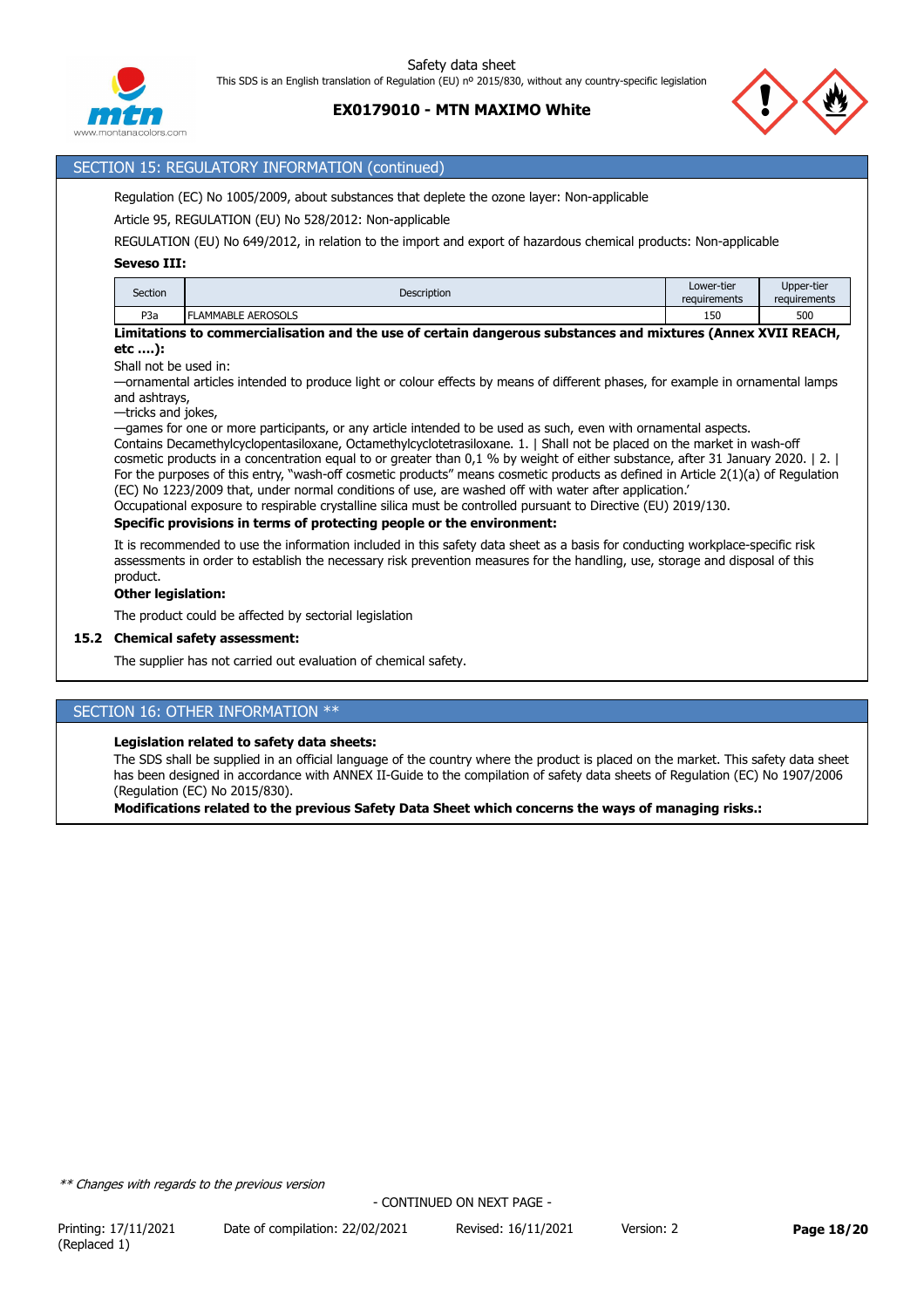



| SECTION 16: OTHER INFORMATION ** (continued) |                                                                                                                                                                    |
|----------------------------------------------|--------------------------------------------------------------------------------------------------------------------------------------------------------------------|
|                                              | COMPOSITION/INFORMATION ON INGREDIENTS (SECTION 3, SECTION 11, SECTION 12):                                                                                        |
|                                              | · New declared substances                                                                                                                                          |
|                                              | maleic anhydride (108-31-6)                                                                                                                                        |
|                                              | · Removed substances                                                                                                                                               |
|                                              | 2-butanone oxime (96-29-7)<br>Titanium dioxide (aerodynamic diameter $\leq 10$ µm) (13463-67-7)                                                                    |
|                                              | Substances that contribute to the classification (SECTION 2):                                                                                                      |
|                                              | · New declared substances                                                                                                                                          |
|                                              | N-butyl acetate (123-86-4)                                                                                                                                         |
|                                              | · Removed substances                                                                                                                                               |
|                                              | Reaction mass of ethylbenzene and m-xylene and p-xylene                                                                                                            |
|                                              | Product contains PBT/vPvB substances (SECTION 2, SECTION 12):<br>· Removed substances                                                                              |
|                                              | Decamethylcyclopentasiloxane (541-02-6)                                                                                                                            |
|                                              | Octamethylcyclotetrasiloxane (556-67-2)                                                                                                                            |
|                                              | CLP Regulation (EC) No 1272/2008 (SECTION 2, SECTION 16):                                                                                                          |
|                                              | · Pictograms                                                                                                                                                       |
|                                              | · Hazard statements                                                                                                                                                |
|                                              | · Precautionary statements<br>· Supplementary information                                                                                                          |
|                                              | · Substances contained in EUH208:                                                                                                                                  |
|                                              | · New declared substances                                                                                                                                          |
|                                              | maleic anhydride (108-31-6)                                                                                                                                        |
|                                              | · Removed substances                                                                                                                                               |
|                                              | 2-butanone oxime (96-29-7)                                                                                                                                         |
|                                              | Texts of the legislative phrases mentioned in section 2:                                                                                                           |
|                                              | H336: May cause drowsiness or dizziness.                                                                                                                           |
|                                              | H317: May cause an allergic skin reaction.<br>H229: Pressurised container: May burst if heated.                                                                    |
|                                              | H222: Extremely flammable aerosol.                                                                                                                                 |
|                                              | H319: Causes serious eye irritation.                                                                                                                               |
|                                              | Texts of the legislative phrases mentioned in section 3:                                                                                                           |
|                                              | The phrases indicated do not refer to the product itself; they are present merely for informative purposes and refer to the                                        |
|                                              | individual components which appear in section 3                                                                                                                    |
|                                              | <b>CLP Regulation (EC) No 1272/2008:</b>                                                                                                                           |
|                                              | Acute Tox. 4: H302 - Harmful if swallowed.                                                                                                                         |
|                                              | Acute Tox, 4: H312+H332 - Harmful in contact with skin or if inhaled.<br>Acute Tox. 4: H332 - Harmful if inhaled.                                                  |
|                                              | Aquatic Acute 1: H400 - Very toxic to aquatic life.                                                                                                                |
|                                              | Aquatic Chronic 2: H411 - Toxic to aquatic life with long lasting effects.                                                                                         |
|                                              | Aquatic Chronic 3: H412 - Harmful to aquatic life with long lasting effects.                                                                                       |
|                                              | Asp. Tox. 1: H304 - May be fatal if swallowed and enters airways.                                                                                                  |
|                                              | Eye Dam. 1: H318 - Causes serious eye damage.                                                                                                                      |
|                                              | Eye Irrit. 2: H319 - Causes serious eye irritation.<br>Flam. Gas 1A: H220 - Extremely flammable gas.                                                               |
|                                              | Flam. Lig. 2: H225 - Highly flammable liguid and vapour.                                                                                                           |
|                                              | Flam. Liq. 3: H226 - Flammable liquid and vapour.                                                                                                                  |
|                                              | Press. Gas: H280 - Contains gas under pressure, may explode if heated.                                                                                             |
|                                              | Repr. 1B: H360 - May damage fertility or the unborn child.                                                                                                         |
|                                              | Repr. 2: H361d - Suspected of damaging the unborn child.                                                                                                           |
|                                              | Resp. Sens. 1: H334 - May cause allergy or asthma symptoms or breathing difficulties if inhaled.<br>Skin Corr. 1B: H314 - Causes severe skin burns and eye damage. |
|                                              | Skin Irrit. 2: H315 - Causes skin irritation.                                                                                                                      |
|                                              | Skin Sens. 1: H317 - May cause an allergic skin reaction.                                                                                                          |
|                                              | Skin Sens. 1A: H317 - May cause an allergic skin reaction.                                                                                                         |
|                                              | STOT RE 1: H372 - Causes damage to organs through prolonged or repeated exposure (Inhalation).                                                                     |
|                                              | STOT RE 2: H373 - May cause damage to organs through prolonged or repeated exposure (Oral).                                                                        |
|                                              | STOT RE 2: H373 - May cause damage to organs through prolonged or repeated exposure.<br>STOT SE 3: H335 - May cause respiratory irritation.                        |
|                                              | STOT SE 3: H336 - May cause drowsiness or dizziness.                                                                                                               |
|                                              | <b>Classification procedure:</b>                                                                                                                                   |
|                                              |                                                                                                                                                                    |

*\*\* Changes with regards to the previous version*